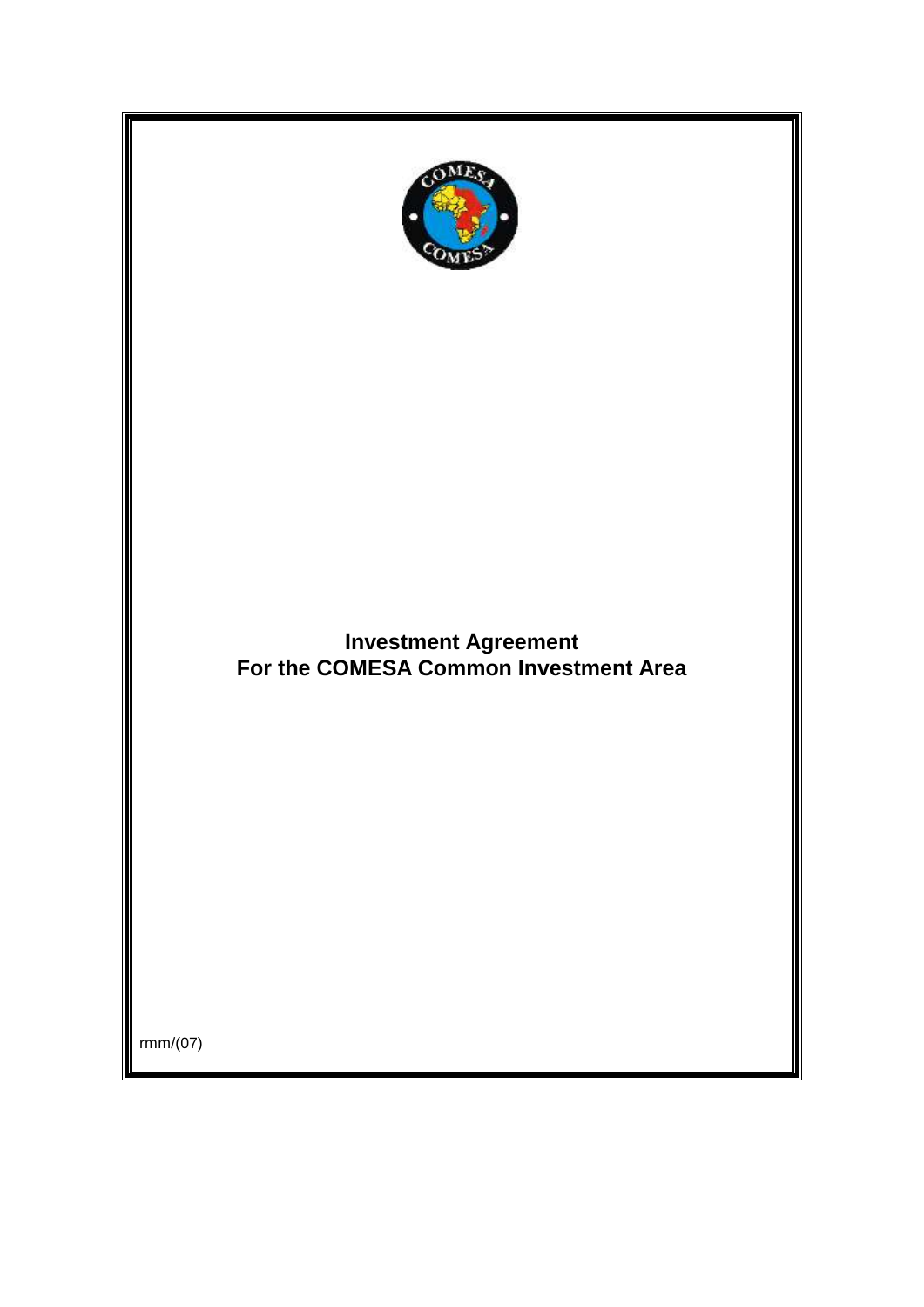#### **INVESTMENT AGREEMENT FOR THE COMESA COMMON INVESTMENT AREA**

#### PREAMBLE

The Governments of **Burundi, Comoros, Democratic Republic of Congo, Djibouti, Egypt, Eritrea, Ethiopia, Kenya, Libya, Madagascar, Malawi, Mauritius, Rwanda, Seychelles, Sudan, Swaziland, Uganda, Zambia and Zimbabwe, Member States of the Common Market for Eastern and Southern Africa (COMESA)**;

REAFFIRMING the importance of having sustainable economic growth and development in all Member States and the region through joint efforts in liberalising and promoting intra-**COMESA** trade and investment flows;

RECALLING the decision of the **Third COMESA** Summit of the Authority **held** on **29 June 1998** in Kinshasa, Democratic Republic of Congo, to establish the COMESA Common Investment Area (hereinafter referred to as "**CCIA**"), in order to enhance **COMESA's** attractiveness and competitiveness for promoting foreign direct and cross border investments;

RECALLING the establishment of the **COMESA** Free Trade Area (**FTA**) **on 31st October 2000** and **recognising** that direct investment is an important source of finance for sustaining the pace of economic, industrial, infrastructure and technology development; hence, the need to attract higher and sustainable level of direct investment flows in COMESA;

RECALLING that the Member States have agreed under paragraph 1 of Article 159 of the Treaty Establishing COMESA to encourage and facilitate private investment flows into COMESA;

RECOGNISING that particular pressures on the balance of payments of a Member State in the process of economic development or economic transition may necessitate the use of restrictions to ensure, *inter alia*, the maintenance of a level of financial reserves adequate for the implementation of its programme of economic development or economic transition;

DETERMINED to realise the vision of **COMESA** to establish a competitive **COMESA** Common Investment Area through a more liberal and transparent investment environment by  $1<sup>st</sup>$  January 2010; and

BEARING IN MIND that the measures agreed upon shall contribute towards **the realisation of the Common Market and the achievement of sustainable development in the region**.

**HAVE AGREED AS FOLLOWS:**

#### **ARTICLE 1**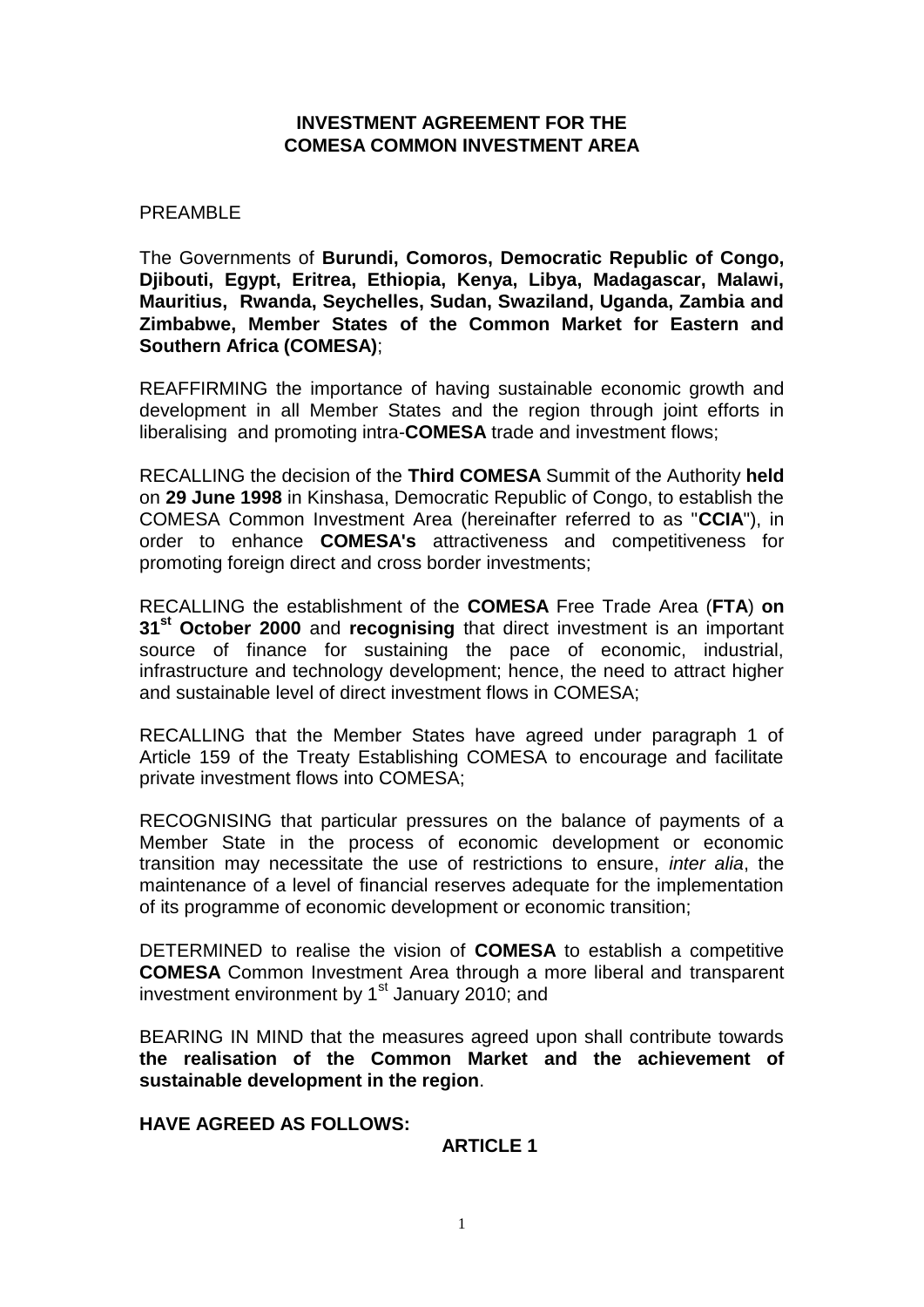# **Definitions**

For the purposes of this Agreement:

1. "CCIA" means the area that covers the whole of the territories of Member States of COMESA as defined by their respective legislation.

2. "CCIA Committee" means the Committee referred to under Article 7 of this Agreement.

3. "COMESA" means the Common Market for Eastern and Southern Africa established under Article 1 of the COMESA Treaty.

4. "COMESA investor" means:

- (i) a natural person of a Member State; or
- (ii) a juridical person of a Member State,

making an investment in another Member State, in accordance with the laws and regulations of the Member State in which the investment is made. For the purposes of this definition:

For purposes of the definition of COMESA investor:

- (i) "Natural person" means a person having citizenship of a Member State in accordance with its applicable laws and regulations; and
- (ii) "Juridical person" means any legal entity duly constituted or otherwise organised under the applicable laws and regulations of a Member State provided that a juridical person owned or controlled by foreign nationals shall not qualify as a COMESA investor unless it maintains substantial business activity in the Member State in which it is duly constituted or organised.

The concept of 'substantial business activity' requires an overall examination, on a case-by-case basis, of all the circumstances, including, *inter alia*:

(a)the amount of investment brought into the country;

- (b) the number of jobs created;
- (c) its effect on the local community; and
- (d) the length of time the business has been in operation.

5. "COMESA Treaty" means the Treaty establishing the Common Market for Eastern and Southern Africa.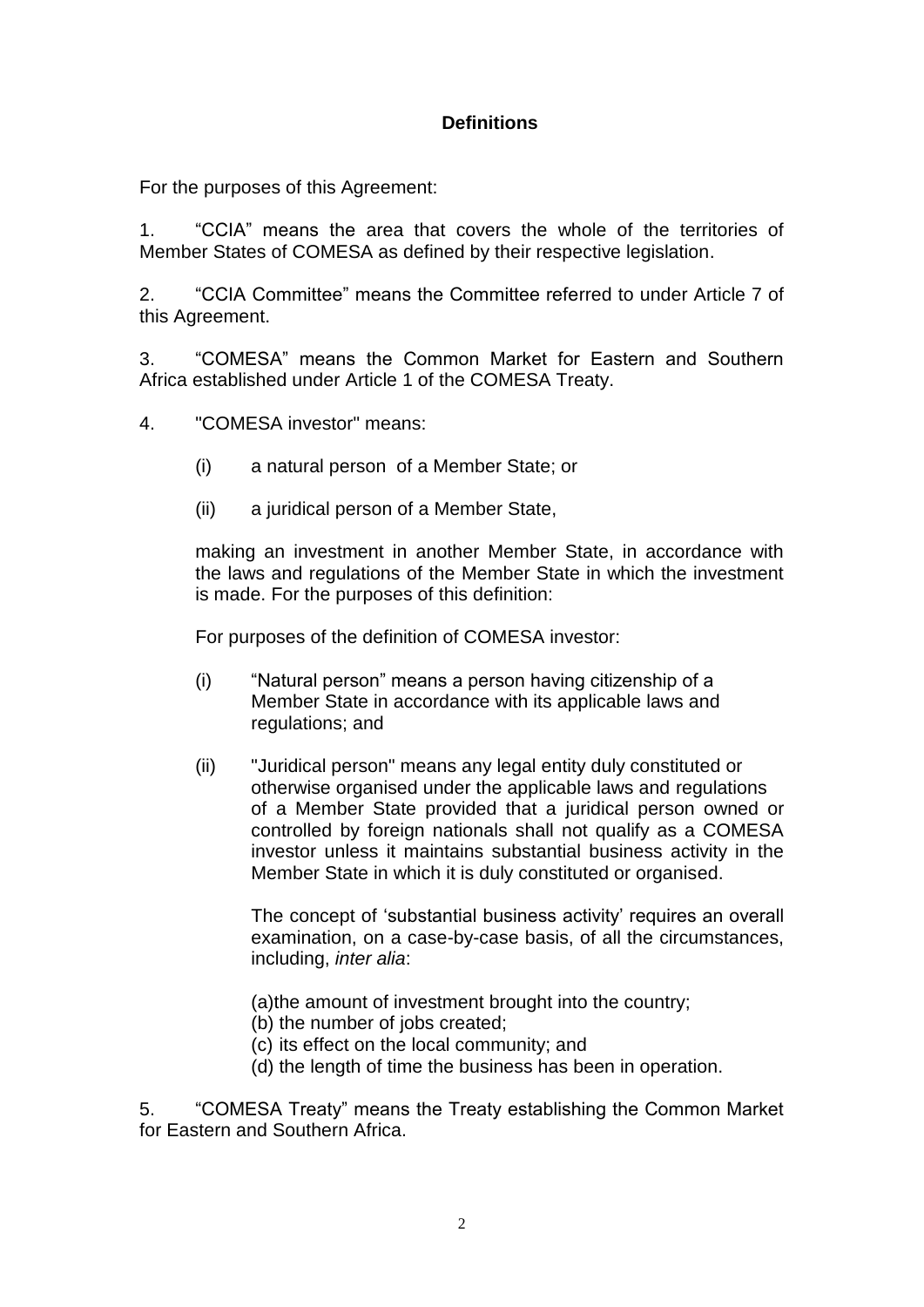6. "Council" means the Council of Ministers of COMESA as established under Article 7 of the COMESA Treaty.

7. "economic activities" means all economic activities of the economy, including services, where investment, as defined in this Article, is taking place.

8. "freely convertible currency" means a convertible currency as classified by the International Monetary Fund or any currency that is widely traded in international foreign exchange market.

9. "investment" means assets admitted or admissible in accordance with the relevant laws and regulations of the COMESA Member State in whose territory the investment is made, and includes:

- (a) moveable and immovable property and other related property rights such as mortgages, liens and pledges;
- (b) claims to money, goods, services or other performance having economic value;
- (c) stocks, shares and debentures of companies and interest in the property of such companies;
- (d) intellectual property rights, technical processes, know-how, goodwill and other benefits or advantages associated with a business operating in the territory of the COMESA Member States in which the investment is made;
- (e) business concessions conferred by law or under contract, including:

(i) build, operate, own/transfer, rehabilitate, expand, restructure and/or improve infrastructure;

(ii) concessions to search for, cultivate, extract or exploit natural resources; and

(f) such other activities that may be declared by the Council as investments;

but excludes : goodwill market share, whether or not it is based on foreignorigin trade, or rights to trade; claims to money deriving solely from commercial contracts for the sale of goods and services to or from the territory of a Member State to the territory of another Member State, or a loan to a Member State or to a Member State enterprise; a bank letter of credit; or the extension of credit in connection with a commercial transaction, such as trade financing.

10. "measures" means any legal, administrative, judicial or policy decision that is taken by a Member State, directly relating to and affecting an investment in its territory, after this Agreement has come into effect.

11. "Member State" means a Member State of COMESA that has ratified or acceeded to this Agreement.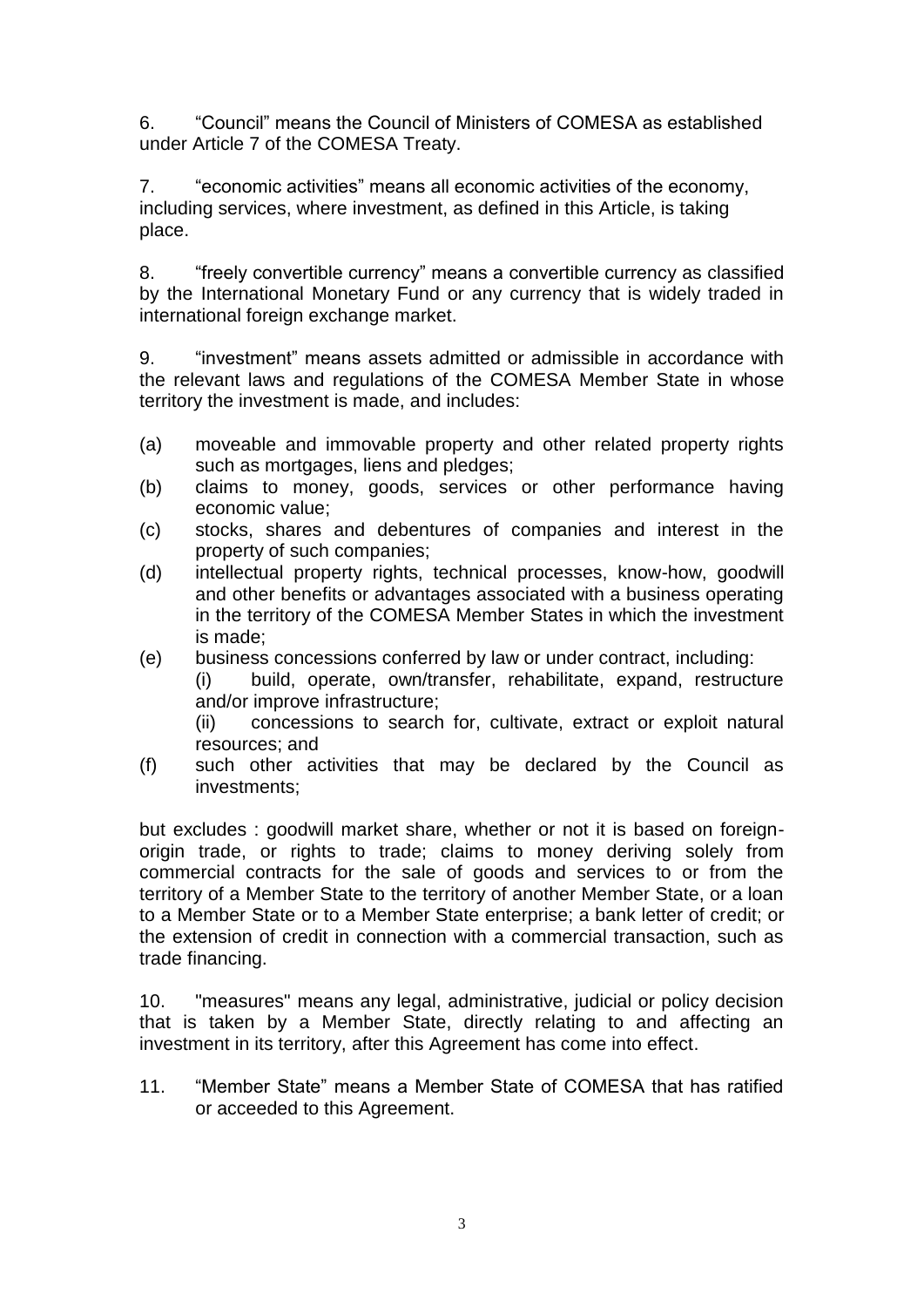12. 'returns' mean the amount yielded by an investment and in particular, though not exclusively, includes dividends, profit, interest, capital gains or other equivalent charges, royalties and other payments deriving from licenses, franchises, concessions and other similar rights.

- 13. "Sensitive List" set out in Annex C of this Agreement means those:
	- (a) economic activities listed by a Member State that are partially Or wholly excluded from foreign investment pursuant to Article 18 of this Agreement; or
	- (b) measures affecting investment listed by Member States pursuant to Article 18 of this Agreement; or
	- (c) a list of the forms of investment that a Member State may wish to exclude from the definition of investment under Article 1 of this Agreement.
- 14. "Temporary Exclusion List" set out in Annex D means those:
	- (a) economic activities listed by a Member State where foreign investment is temporarily excluded for a given period of time pursuant to Article 18 of this Agreement; or
	- (b) measures affecting investment listed by Member States that are temporarily excluded from the scope of all or part of this Agreement for a given period of time pursuant to Article 18 of this Agreement; or
	- (c) a list of the forms of investment that a Member State may wish to exclude temporarily for a given period of time from the definition of investment under Article 1 of this Agreement.

### **PART ONE**

#### **COMESA COMMON INVESTMENT AREA**

#### **ARTICLE 2**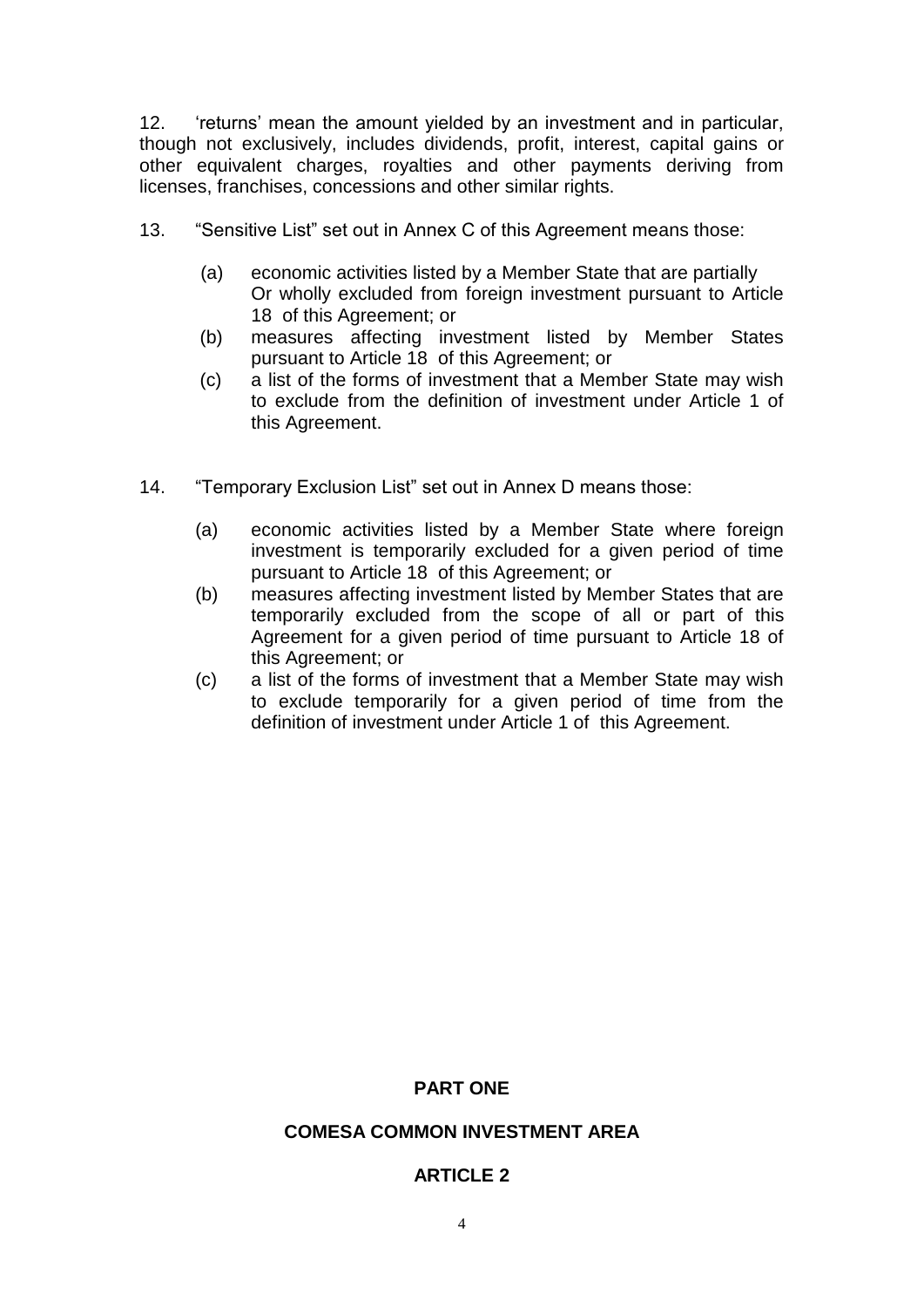## **Objectives of Part One**

The objective of Part One of this Agreement is to establish a competitive COMESA Common Investment Area with a more liberal and transparent investment environment among Member States in order to:

- (a) substantially increase the free flow of investments into COMESA from both COMESA and non-COMESA sources;
- (b) jointly promote COMESA as an attractive investment area;
- (c) strengthen and increase the competitiveness of COMESA's economic activities;
- (d) gradually eliminate investment restrictions and conditions which may impede investment flows and the operation of investment projects in **COMESA**

#### **ARTICLE 3 Features**

The CCIA shall be an area where:

- (a) there is a coordinated COMESA investment co-operation programme that will generate increased investments from COMESA and non-COMESA sources;
- (b) there is freer flow of capital, skilled labour and professionals, and technology amongst Member States. Towards this end, Member States shall make every effort to:
	- (i) extend national treatment to COMESA investors by **2010;**
	- (ii) ensure all economic activities are opened for investment to COMESA investors by **2010**; and
- (c) the private sector is a partner and fully participates in investment and related activities of the Common Market as provided for under Article 151 of the COMESA Treaty.

# **ARTICLE 4 Transparency**

1. Each Member State shall make available to the CCIA Committee before the Agreement comes into effect all relevant measures, which pertain to, or affect, the operation of this Agreement. This shall also apply to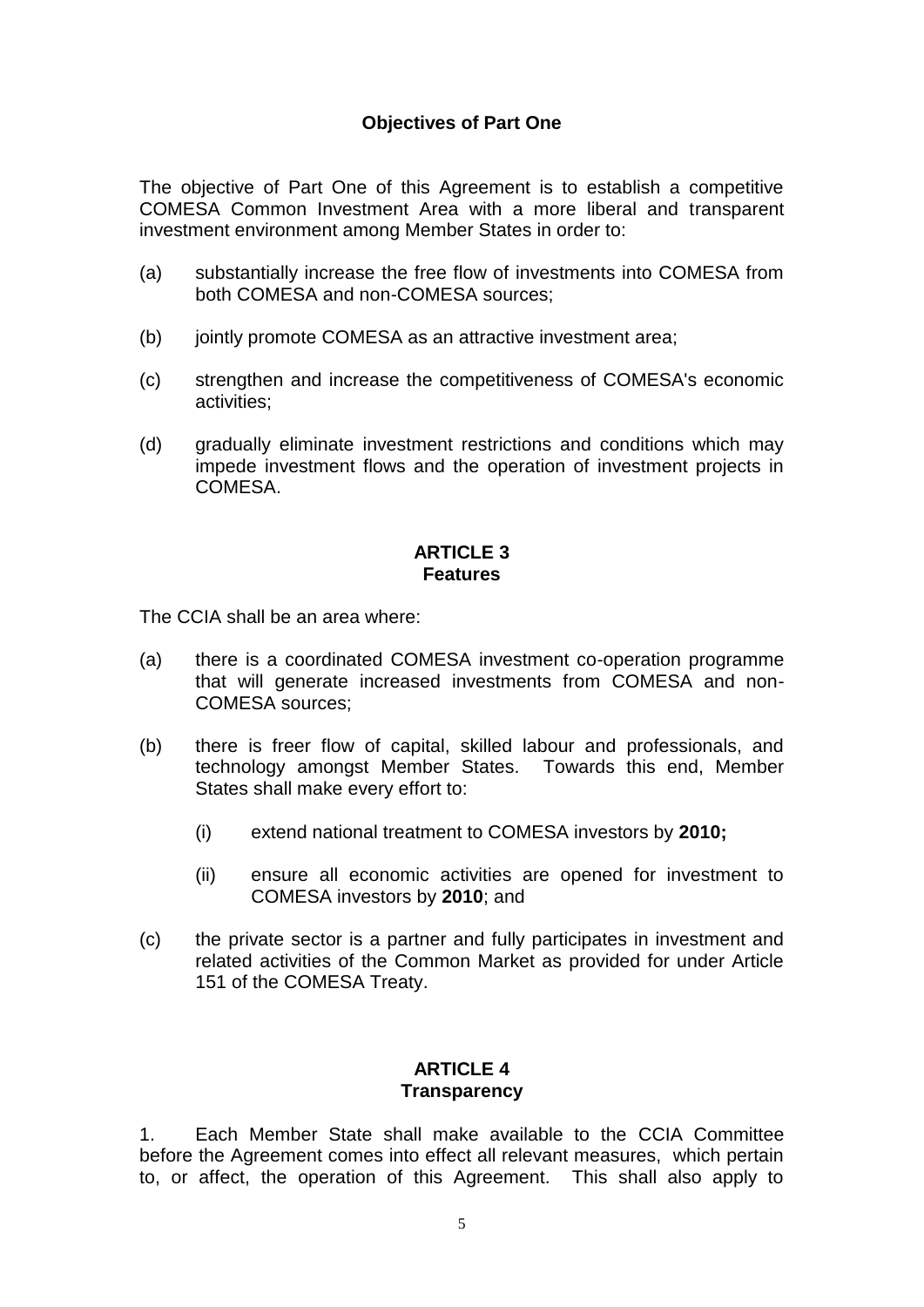international agreements pertaining to or affecting investment to which a Member State is also a signatory.

2. Each Member State shall publish all relevant measures which pertain to, or affect, the operation of this Agreement.

3. Each Member State shall, within 30 days of the enactment or the introduction of any new measure or any changes in existing measures which affect investments or its commitments under this Agreement inform the CCIA Committee and the general public.

4. Nothing in this Agreement shall require any Member State to provide confidential information, the disclosure of which would impede law enforcement, or otherwise be contrary to the public interest, or which would prejudice legitimate commercial interests of particular enterprises, public or private.

## **ARTICLE 5 General Obligations**

To realise the objectives referred to in Article 2, the Member States shall:

- (a) undertake appropriate actions to promote transparency and consistency in the application and interpretation of their investment laws, regulations and administrative procedures;
- (b) strengthen the process of facilitation, promotion and liberalisation which would contribute continuously and significantly to achieving the objective of a more liberal and transparent investment environment;
- (c) take appropriate actions to enhance the attractiveness of their investment environment for direct investment flows;
- (d) take such reasonable actions as may be available to them to ensure observance of the provisions of this Agreement by the regional and local government authorities within their territories.
- (e) not waive or otherwise derogate from or offer to waive or otherwise derogate from measures concerning labour, public health, safety or the environment as an encouragement for the establishment, expansion or retension of investments.

## **ARTICLE 6 International Multilateral Agreements**

Member States shall, where they have not done so, endeavour to accede to: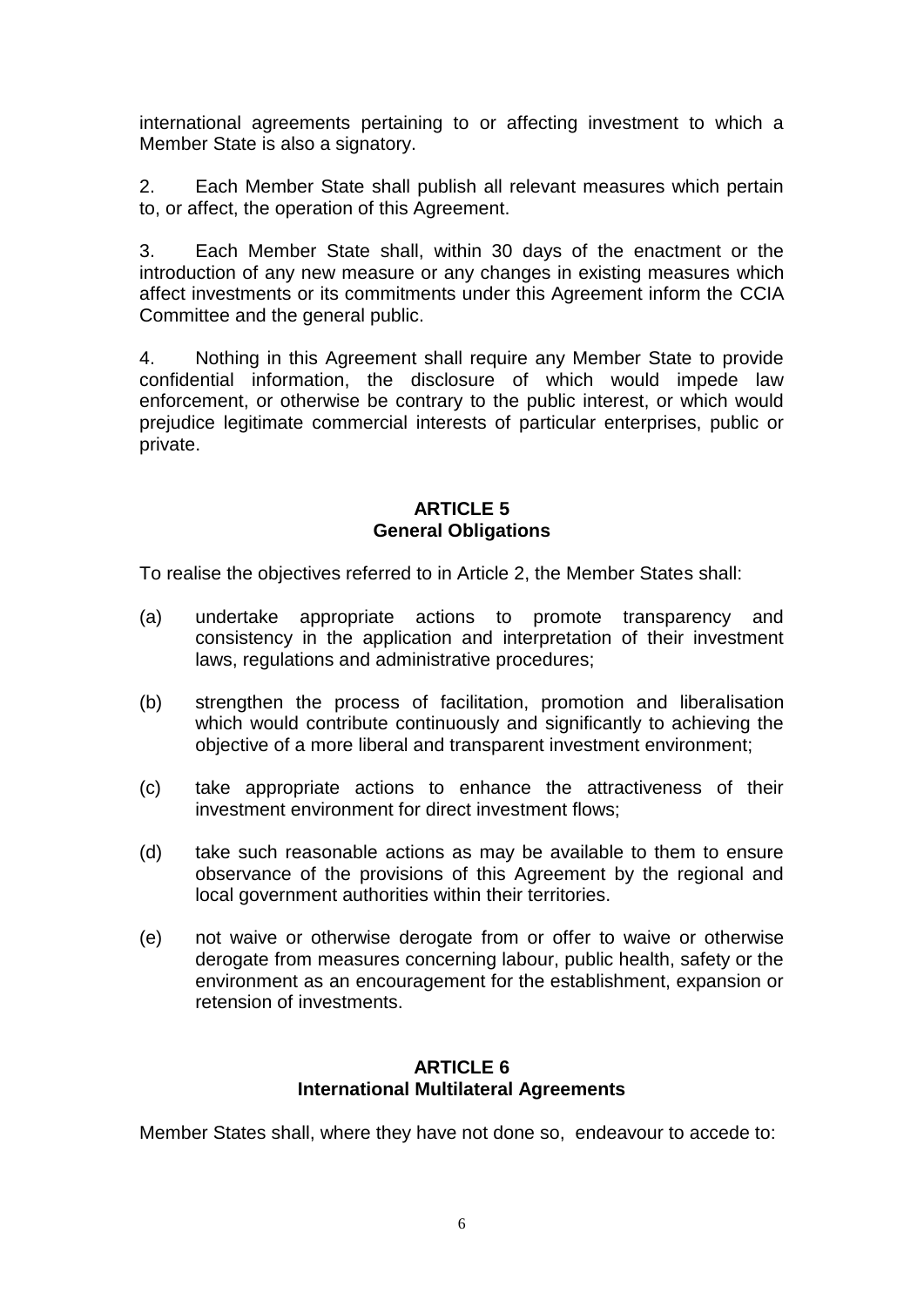- (a) the New York Convention on the Recognition and Enforcement of Foreign Arbitral Awards;
- (b) the International Convention on Settlement of Investment Disputes between States and Nationals of Other States;
- (c) the Convention Establishing the Multilateral Investment Guarantee Agency;
- (d) the Agreement Establishing the African Trade Insurance Agency; and
- (e) any other multilateral agreement designed to promote or protect investment.

#### **ARTICLE 7 Institutional Arrangements**

- 1. The following COMESA organs shall be responsible for administering this Agreement:
	- (a) The Meeting of Ministers responsible for investment of each Member State, which for the purposes of this Agreement, shall be known as the COMESA Common Investment Area Committee ("CCIA Committtee") ; and
	- (b) The Co-ordinating Committee on Investment composed of senior officials from Ministeries responsible for investment and Chief Executives of Investment Promotion Agencies as may be designated by each Member State, which for the purposes of this Agreement, shall be known as the Co-ordinating Committee on Investment (CCI)
- 2. The CCIA Committee shall be responsible for:
	- (a) overall supervision of the implementation of this Agreement;
	- (b) making decisions or issuing directions that may require to be made under Articles 18(3), 18(4), 24(3) and 25(5) of this Agreement;
	- (c) recommending to the Council any review of this Agreement when necessary;
	- (d) making recommendations to the Council on any policy issues that need to be made to enhance the objectives of this Agreement. For example the development of common minimum standards relating to investment in areas such as:
		- (i) environmental impact and social impact assessments
		- (ii) labour standards
		- (iii) respect for human rights
		- (iv) conduct in conflict zones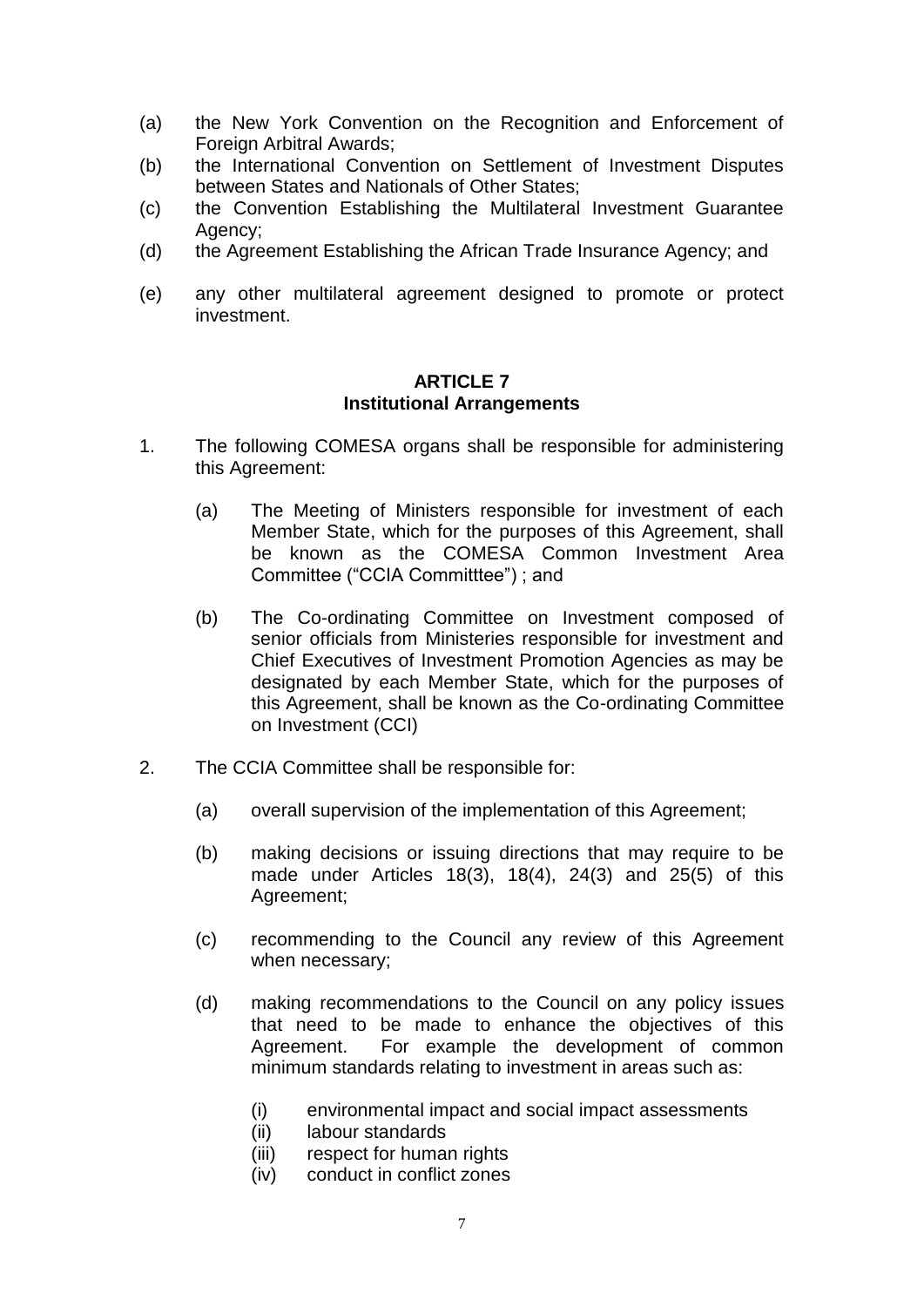- (v) corruption
- (vi) subsidies; and
- (e) conducting a review of the effectiveness of this Agreement and its implementation in the light of its objectives four years after its entry into force and every four years thereafter.
- 3. The CCI shall be responsible for:
	- (a) monitoring and keeping under constant review the implementation of this Agreement;
	- (b) co-ordinating the implementation of this Agreement;
	- (c) submiting its reports and recommendations to the CCIA Committee, either on its own initiative or upon the request of the CCIA Committee, concerning the implementation of the provisions of this Agreement;
	- (d) preparation and development of action plans for the implementation of this Agreement; and
	- (e) carrying out such other functions as are assigned to it by or under this Agreement.

4. The COMESA Secretariat shall provide secretarial services to the institutions described in paragraph 1.

5. The Manager of the COMESA Regional Investment Agency or their representative shall participate in all the meetings of the organs described under paragraph 1 as an ex-officio member

6. Subject to this Agreement and any directions given by Council, the CCIA Committee and the CCI shall meet as often as necessary for the proper discharge of their functions and shall determine their own Rules of Procedure.

7. Subject to the Rules of Procedure agreed pursuant to paragraph 6 of this Article, the key representatives of the private sector and other stakeholders as may be determined by each Member State, shall participate in the meetings of the institutions described under paragraph 1 of this Article as ex-officio members.

## **ARTICLE 8 Implementing Programmes and Action Plans**

1. Member States shall, for the implementation of the obligations under this Agreement, undertake the joint development and implementation of the following programmes: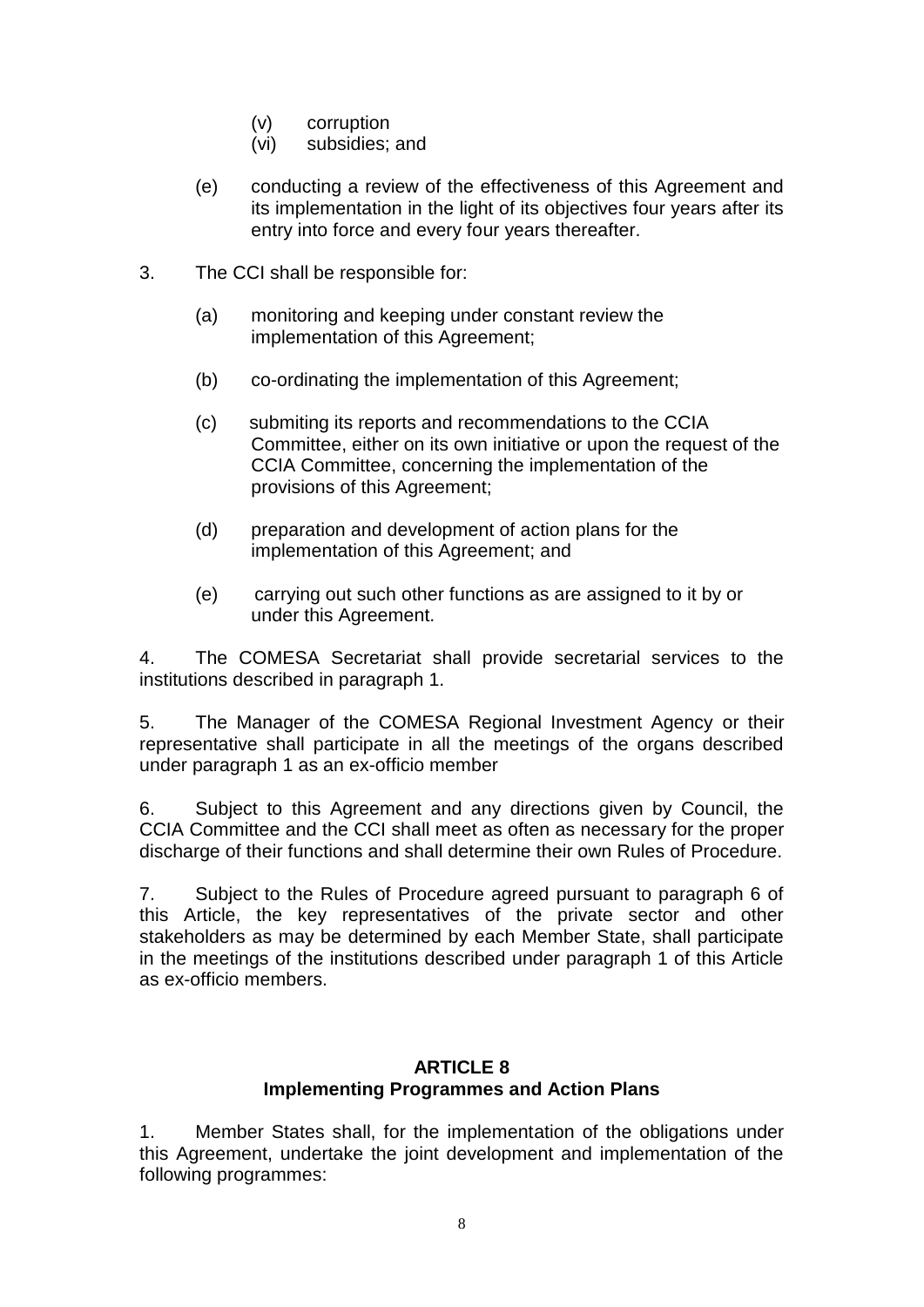- (a) co-operation and facilitation programme as specified in Schedule I annexed hereto;
- (b) promotion and awareness programme as specified in Schedule II annexed hereto; and
- (c) liberalisation programme as specified in Schedule III annexed hereto.

2. Member States shall submit action plans for the implementation of programmes mentioned in paragraph 1 to the CCIA Committee within a year of ratifying or acceding to this Agreement.

3. The Action Plans shall be reviewed by the CCIA Committee every two years to ensure that the objectives of this Agreement are achieved.

## **ARTICLE 9 Modification of Schedules, Annexes and Action Plans**

1. Any modification to or withdrawal of any commitments by Member States in Schedules I, II and III and Action Plans thereof shall be subject to the consideration of the CCIA Committee.

2. Member States may amend the lists in Annexes B, C and D at their discretion subject to the preservation of rights for a COMESA investor who has commenced the process of establishing an investment or who has established an investment pursuant to this Agreement. Member States shall inform the CCIA Committee of any amendments made to Annexes B, C and D.

3. Any modification to Schedules I, II, III and Action Plans thereof, and the Annexes to this Agreement shall be included in any revised Schedules, Action Plans or Annexes published later than such modification. The COMESA Secretariat shall notify the Member States of such modification within one month.

#### **ARTICLE 10 Relation to Dispute Settlement**

No investor shall have recourse to dispute settlement for any matter relating to Part One of this Agreement.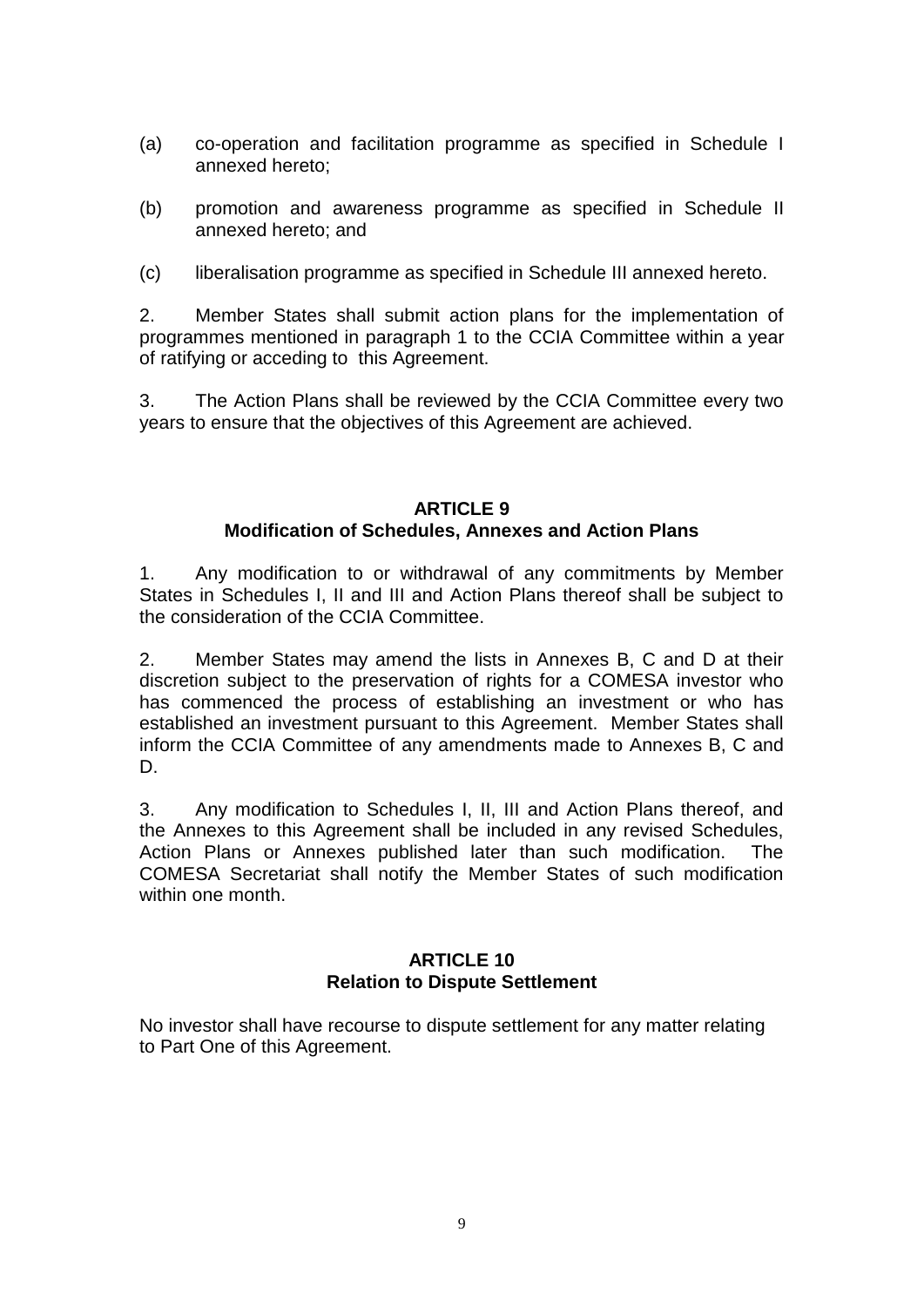## **PART TWO**

### **RIGHTS AND OBLIGATIONS**

## **ARTICLE 11**

#### **Objectives of Part Two**

The objectives of Part Two of this Agreement are to provide COMESA investors with certain rights in the conduct of their business within an overall balance of rights and obligations between investors and Member States.

### **ARTICLE 12 Coverage**

1. This Agreement shall only apply to investments of COMESA investors that have been specifically registered pursuant to this Agreement with the relevant authority of the Member State in which the investment is made as set out in Annex B .

- 2. Subject to paragraph 1 of this Article, this Agreement shall cover investments of COMESA investors made in the territory of Member States in accordance with their laws and regulations prior to or after entry into force of this Agreement.
- 3. Subject to paragraph 1 of this Article, this Agreement shall not be applicable to claims arising out of disputes which occurred prior to entry into force of the Agreement.

#### **ARTICLE 13 Investor Obligation**

COMESA investors and their investments shall comply with all applicable domestic measures of the Member State in which their investment is made.

#### **ARTICLE 14 Fair and Equitable Treatment**

1. Member States shall accord fair and equitable treatment to COMESA investors and their investments, in accordance with customary international law. Fair and equitable treatment includes the obligation not to deny justice in criminal, civil, or administrative adjudicatory proceedings in accordance with the principle of due process embodied in the principal legal systems of the world.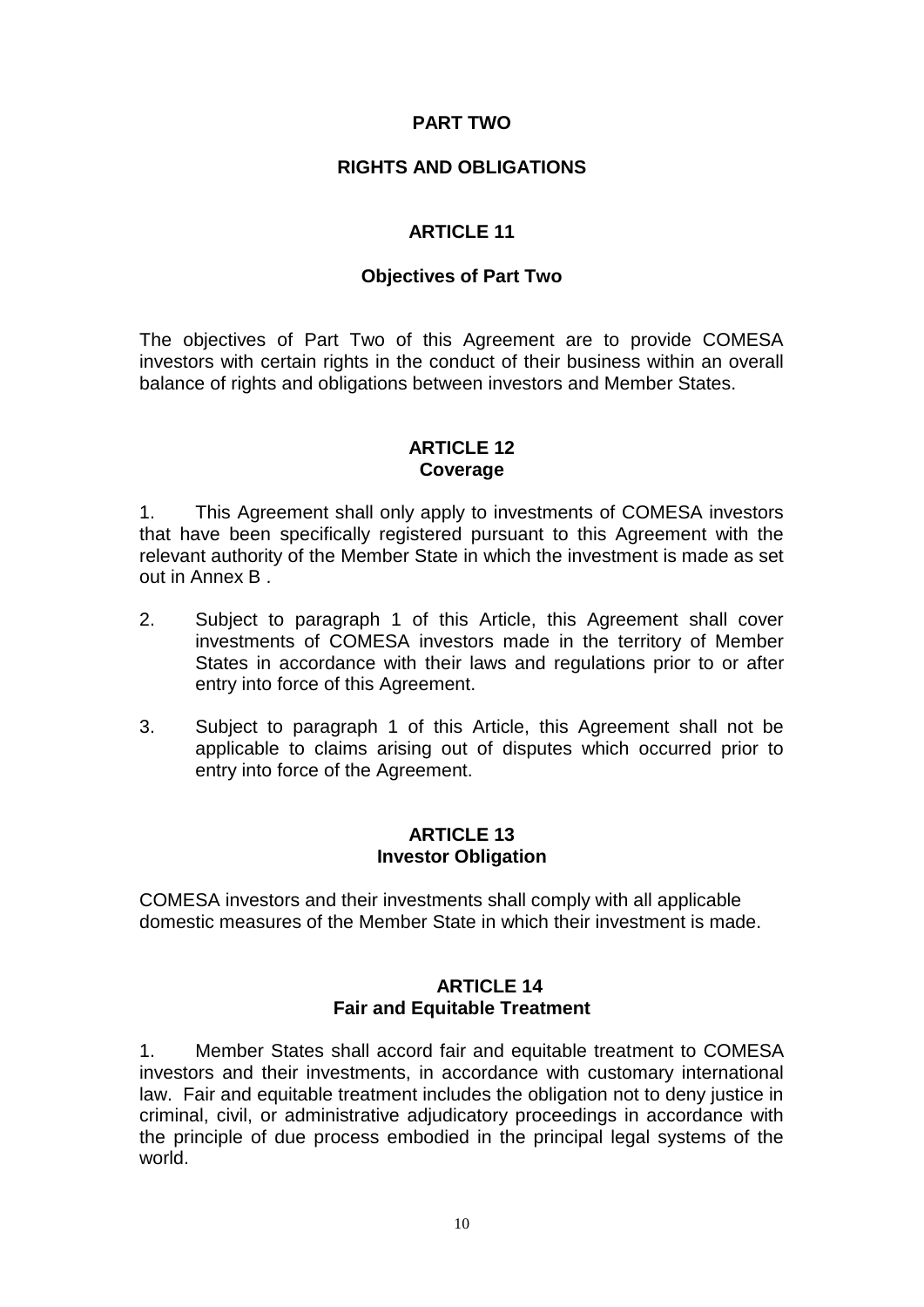2. Paragraph 1 of this Article prescribes the customary international law minimum standard of treatment of aliens as the minimum standard of treatment to be afforded to covered investments and does not require treatment in addition to or beyond what is required by that standard.

3. For greater certainty, Member States understand that different Member States have different forms of administrative, legislative and judicial systems and that Member States at different levels of development may not achieve the same standards at the same time. Paragraphs 1 and 2 of this Article do not establish a single international standard in this context.

### **ARTICLE 15 Transfer of Assets**

Taking account of the need to facilitate, promote and enhance the movement of capital in the CCIA, and according to their laws and regulations, Member States shall accord to COMESA investors the right to:

- (a) repatriate investment returns;
- (b) repatriate funds for repayment of loans;
- (c) repatriate proceeds from compensation upon expropriation, the liquidation or sale of the whole or part of the investment including an appreciation or increase of the value of the investment capital;
- (d) transfer payments for maintaining or developing the investment project, such as funds for acquiring raw or auxillary materials, semi-finished products as well as replacing capital assets; and
- (e) remit the unspent earnings of expatriate staff of the investment project.

# **ARTICLE 16 Movement of Labour**

Taking account of the need to facilitate the movement of labour resources in the CCIA, Member States shall accord to investors the right to hire technically qualified persons from any country. Such persons shall have full rights to enter and receive the necessary authorisations to reside in the Member State subject to the laws in force in that Member State promptly and without burdensome requirements. However, COMESA investors shall accord a priority to workers who possess the same qualifications and are available in the Member State or any other Member State.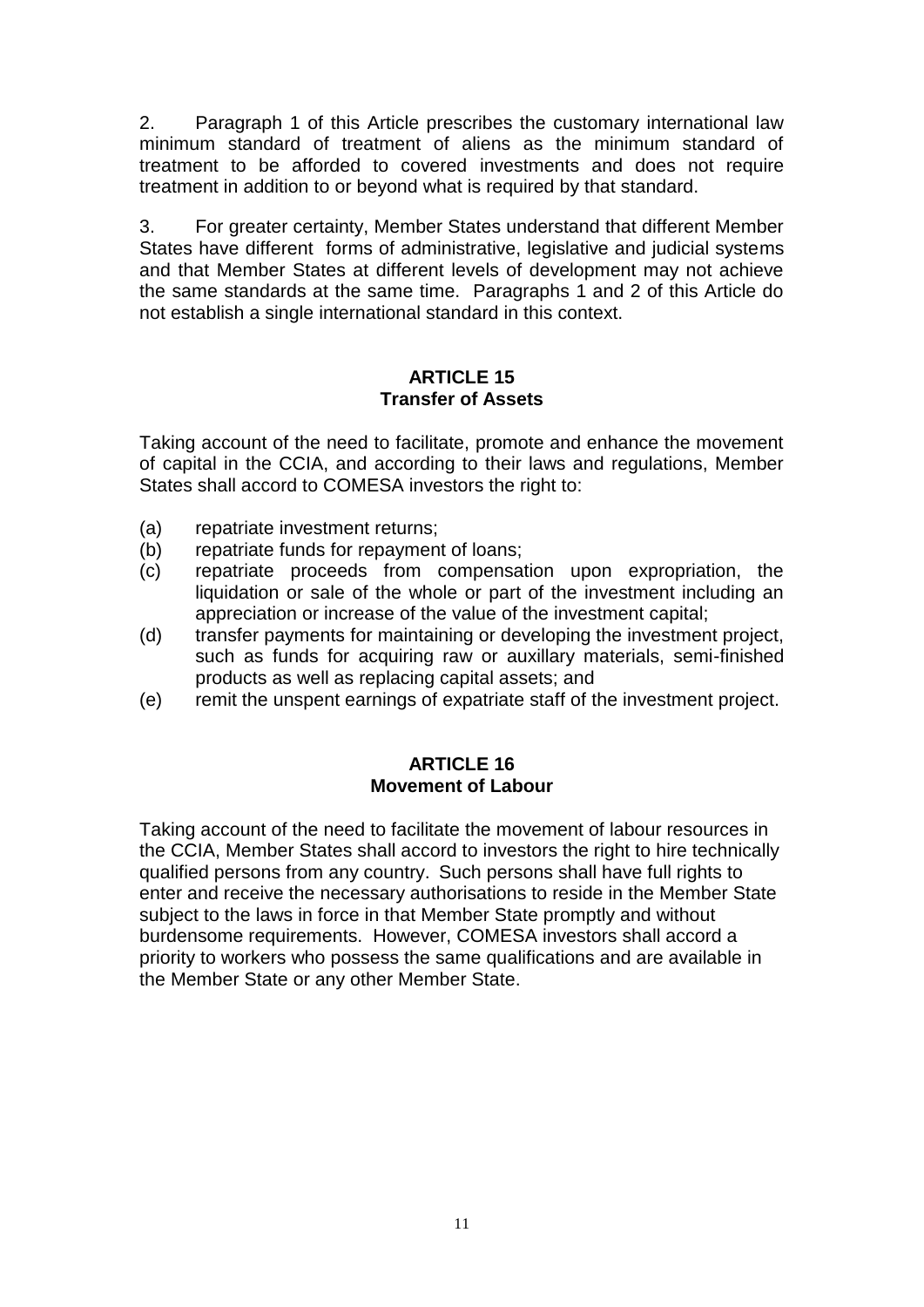## **ARTICLE 17 National Treatment**

1. Subject to Article 18, each Member State shall accord to COMESA investors and their investments treatment no less favourable than the treatment it accords, in like circumstance, to its own investors and to their investments with respect to the establishment, acquisition, expansion, management, operation and disposition of investments in its territory.

2. For greater certainty, references to 'like circumstances' in paragraph 1 of this Article requires an overall examination on a case by case basis of all the circumstances of an investment including, inter alia:

(a) its effects on third persons and the local community;

(b) its effects on the local regional or national environment, including the cumulative effects of all investments within a jurisdiction on the environment;

- (c) the sector the investor is in;
- (d) the aim of the measure concerned;
- (e) the regulatory process generally applied in relation to the measure concerned; and
- (f) other factors directly relating to the investment or investor in relation to the measure concerned;

and the examination shall not be limited to or be biased towards any one factor.

## **ARTICLE 18 Exceptions to National Treatment and Other Obligations**

1. This Agreement shall not apply to the Temporary Exclusion List and/or Sensitive List which a Member State may submit provided the Temporary Exclusion List and/or Sensitive List is submitted to the CCIA Committee within six months after the date of ratification and accession to this Agreement.

2. Any Temporary Exclusion List and/or Sensitive List submitted by a Member State shall be included in Annexes C and D to this Agreement.

3. In the event that a Member State, for justifiable reasons, is unable to provide any list within the stipulated period, it may seek an extension from the CCIA Committee. The CCIA Committee shall determine the length of the extension which shall not be longer than one year.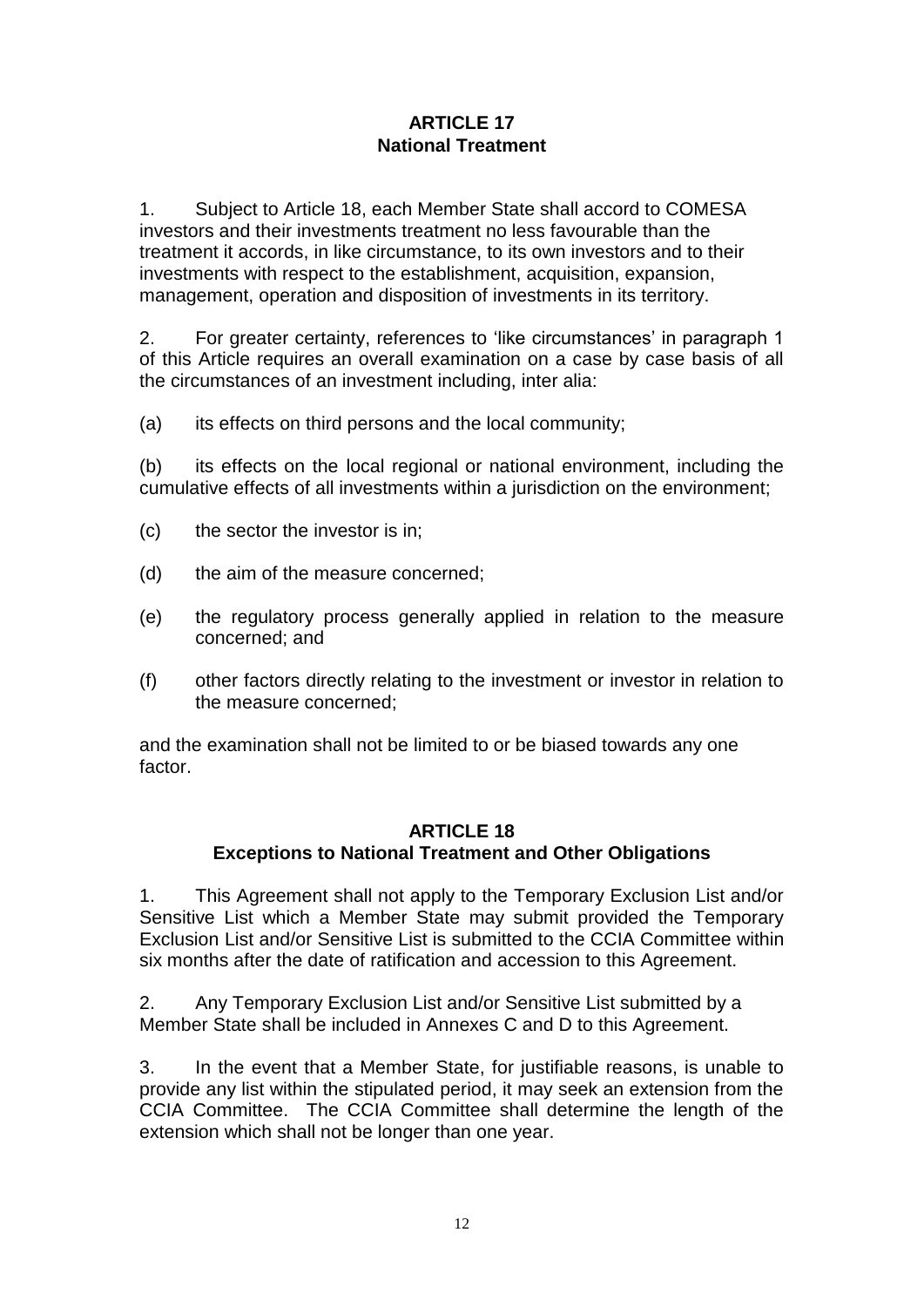4. The Sensitive and Temporary Exclusion Lists shall be reviewed every two years and at such subsequent periodic intervals as may be decided by the CCIA Committee.

## **ARTICLE 19 Most Favoured Nation Treatment**

1. Subject to the exceptions provided for under paragraph 3 of this Article, each Member State shall accord to COMESA investors and their investments treatment no less favorable than that it accords, in like circumstances, to investors and their investments from any third country with respect to the establishment, acquisition, expansion, management, operation and disposition of investments in its territory. This paragraph shall not apply to investment agreements entered into by Member States with non-Member States prior to the entry into force of this Agreement.

2. The provisions of Article 17(3) shall apply with the necessary modification to this Article.

3. Nothing in paragraph 1 of this Article shall oblige a Member State to extend to COMESA investors the benefits of any treatment, preference or privilege resulting from:

- (a) any customs union, free trade area, common market or monetary union, or any similar international convention or other forms of regional preferential arrangements, present or future, of which any of the Member States is or may become a party; or
- (b) any matter, including international agreements, pertaining wholly or mainly to taxation.

## **ARTICLE 20 Expropriation**

1. Member States shall not nationalize or expropriate investments in their territory or adopt any other measures tantamount to expropriation of investments except:

- (a) in the public interest;
- (a) on a non-discriminatory basis;
- (b) in accordance with due process of law; and
- (c) on payment of prompt adequate compensation.

2. Appropriate compensation shall normally be equivalent to the fair market value of the expropriated investment immediately before the expropriation took place ("date of expropriation"), and shall not reflect any change in value occurring because the intended expropriation had become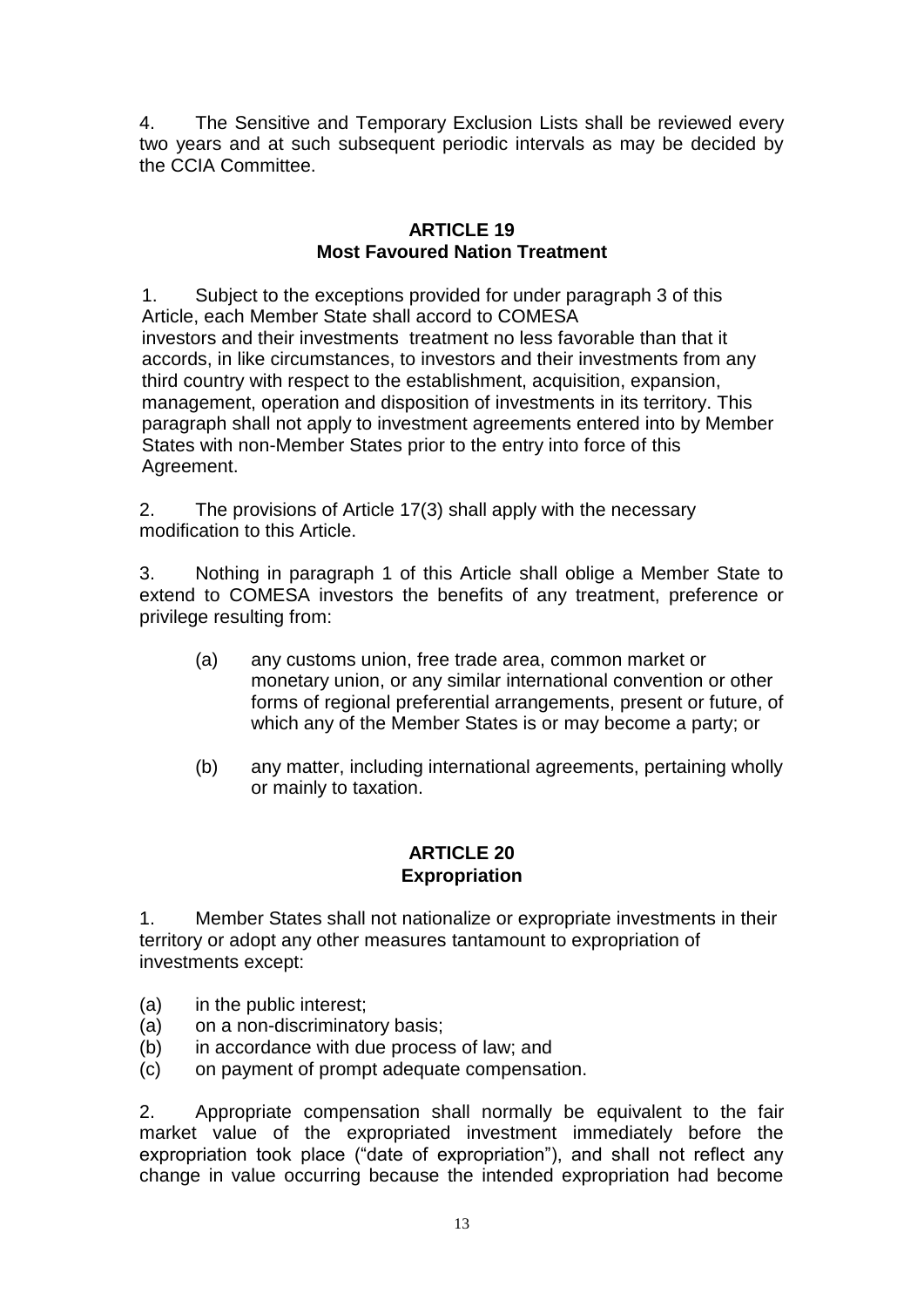known earlier. Compensation may be adjusted to reflect the aggravating conduct by a COMESA investor or such conduct that does not seek to mitigate damages.

3. If payment is made in a currency of the host or home state, compensation shall include interest at a commercially reasonable rate for that currency from the date of expropriation until the date of actual payment.

4. If a Member State elects to pay in a currency other than a host or home state currency, the amount paid on the date of payment, if converted into a host or home state currency at the market rate of exchange prevailing on that date, shall be no less than if the amount of compensation owed on the date of expropriation had been converted into that host or home state currency at the market rate of exchange prevailing on that date, and interest had accrued at a commercially reasonable rate for that host or home state currency from the date of expropriation until the date of payment.

5. On payment, compensation shall be freely transferable. Awards that are significantly burdensome on a host state may be paid yearly over a period agreed by the Parties, subject to interest at the rate established by agreement of the disputants or by a tribunal.

6 This Article shall not apply to the issuance of compulsory licences granted in relation to intellectual property rights, or to the revocation, limitation or creation of intellectual property rights, to the extent that such issuance, revocation, limitation or creation is consistent with applicable international agreements on intellectual property.

7. A measure of general application shall not be considered an expropriation of a debt security or loan covered by this Agreement solely on the ground that the measure imposes costs on the debtor that cause it to default on the debt.

8. Consistent with the right of states to regulate and the customary international law principles on police powers, bona fide regulatory measures taken by a Member State that are designed and applied to protect or enhance legitimate public welfare objectives, such as public health, safety and the environment, shall not constitute an indirect expropriation under this Article.

9. The investor affected by the expropriation shall have a right under the law of the Member State making the expropriation, to a review by a juridical or other independent authority of that Member State, of his/its case and the valuation of his/its investment in accordance with the principles set out in paragraphs (1) to (8) of this Article. The Member State making the expropriation shall ensure that such a review is carried out promptly.

#### **ARTICLE 21 Compensation for Losses**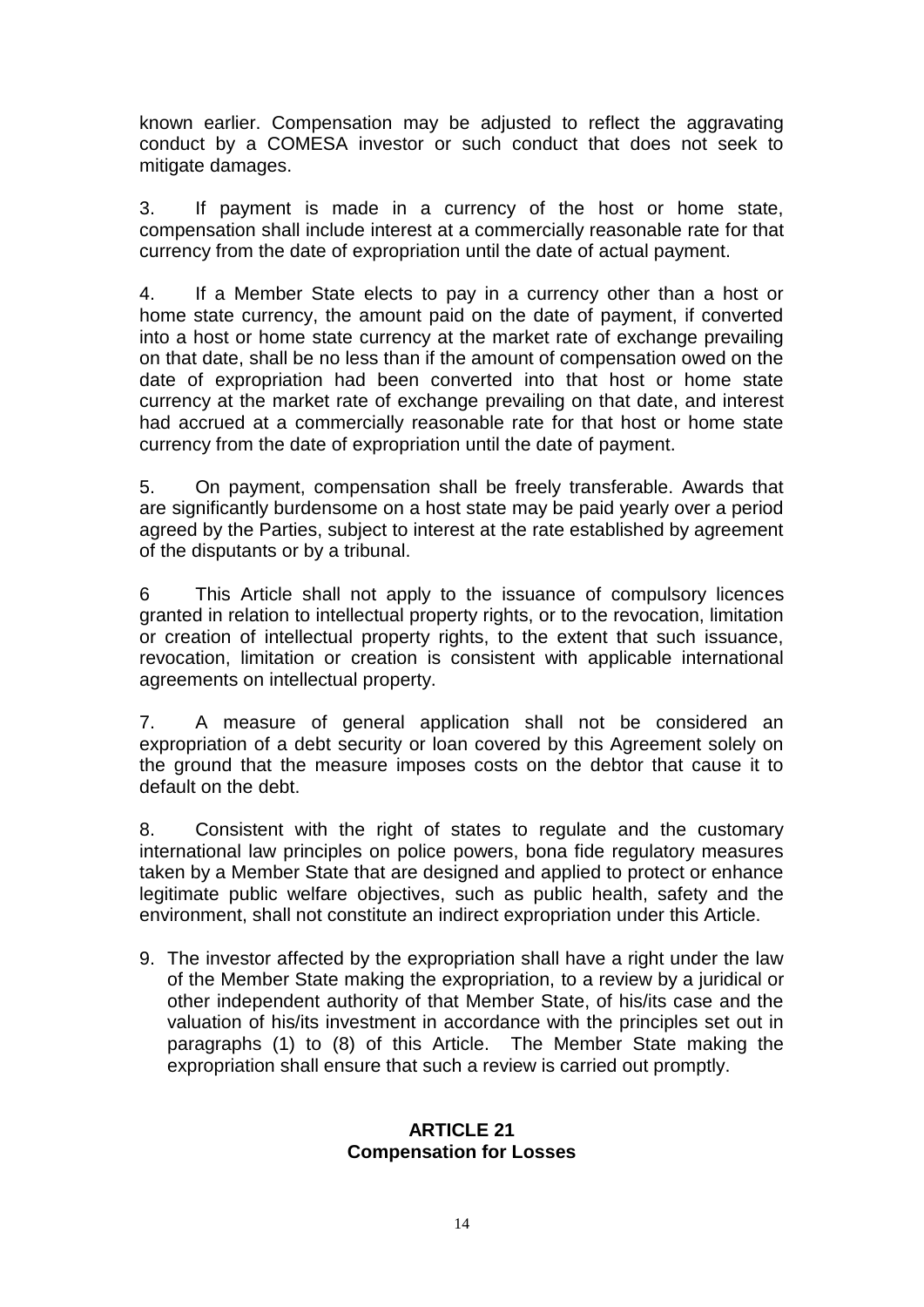1 COMESA investors whose investments in the territory of the Member States suffer losses owing to war or other armed conflict, revolution, a state of national emergency, revolt, insurrection or riot shall be accorded treatment, as regards restitution, indemnifcation, compensation or other settlement, not less favourable than that which Member States accord to their own investors or to investors of any third State. Resulting payments shall be freely transferable at the rate of exchange applicable on the date of transfer pursuant to the exchange regulations in force.

2. Without derogating from the provisions of paragraph (1) of this Article, any investor who, in any of the situations referred to in that paragraph, suffers losses in a Member State resulting from:

- (a) requisitioning of their property by the forces or authorities of the Member States, acting under and within the scope of the legal provisions relating to their competences, duties and command structures; or
- (b) destruction of their property by the forces or authorities of the Member States, which was not caused in combat action or was not required by the necessity of the situation or observance of any legal requirement;

shall be accorded restitution, or adequate compensation not less favourable than that which the Member States accord to their own investors or to investors of any third State.

3. For the purposes of this Article, state of emergency excludes natural disaster.

#### **ARTICLE 22 General Exceptions**

1. Subject to the requirement that such measures are not applied in a manner which would constitute a means of arbitrary or unjustifiable discrimination between investor where like conditions prevail, or a disguised restriction on investment flows, nothing in this Agreement shall be construed to prevent the adoption or enforcement by any Member State of measures:

- (a) designed and applied to protect national security and public morals;
- (b) designed and applied to protect human, animal or plant life or health;
- (c) designed and applied to protect the environment; or
- (d) any other measures as may from time to time be determined by a Member State, subject to approval by the CCIA Committee.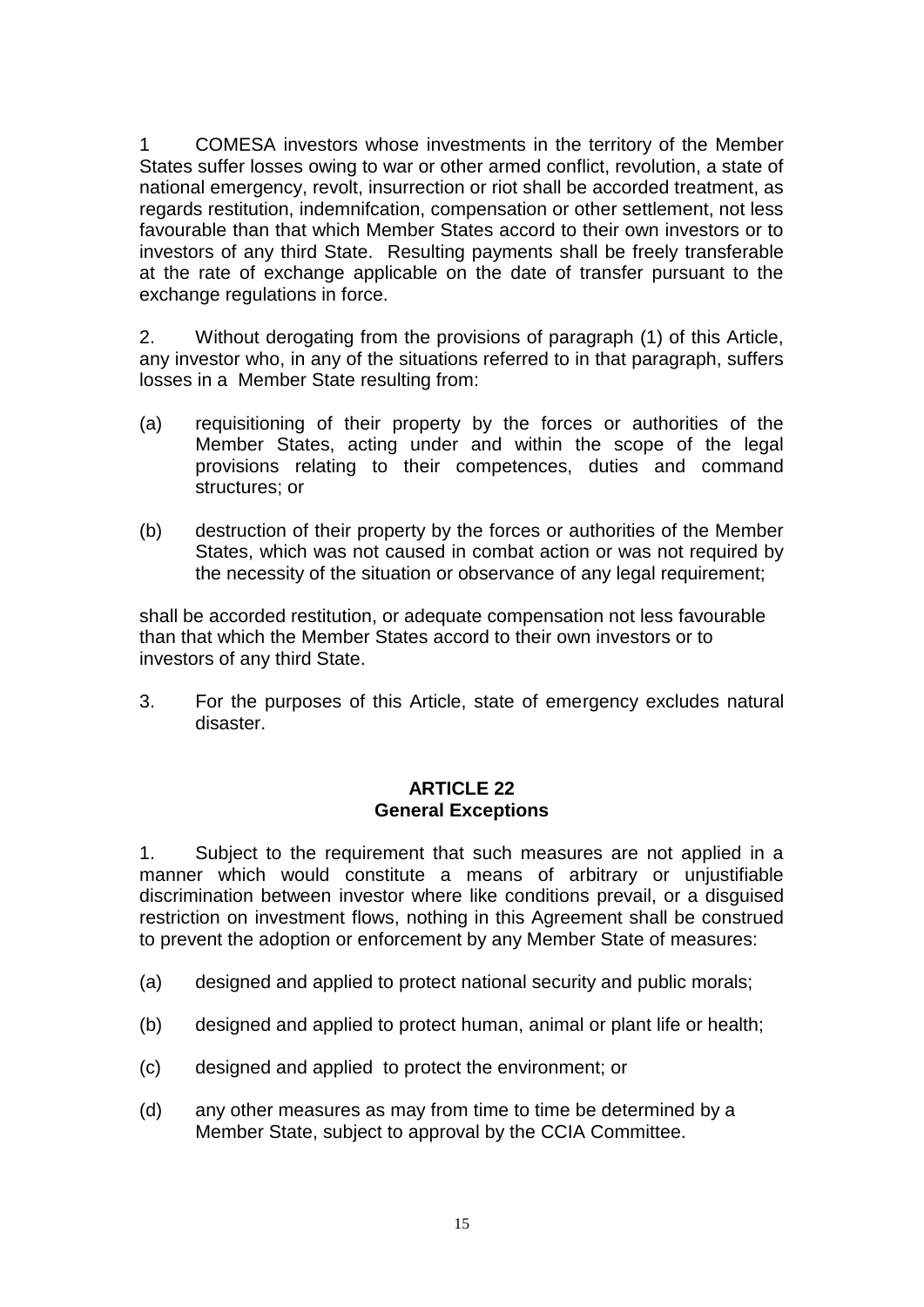2. Nothing in this Agreement shall be construed to prevent a Member State from adopting, maintaining or enforcing any measure that it considers appropriate to ensure that investment activity in its territory is undertaken in a manner sensitive to the principles outlined in sub-paragraphs 1(a) to (c) above.

- 3. Nothing in this Agreement shall be construed to:
- (a) preclude a Member State from applying measures that it considers necessary for the fulfillment of its obligations under the United Nations Charter with respect to the maintenance or restoration of international peace or security, or the protection of its own essential security interests; or
- (b) require a Member State to furnish or allow access to any information the disclosure of which it determines to be contrary to its essential security interests.

### **ARTICLE 23 Non-Application to Taxation Measures**

1. This Agreement shall not apply to taxation measures except as provided for in paragraph 2 of this Article.

2. Article 20 shall apply to a taxation measure alleged to be an expropriation. However, no investor may invoke Article 20 as the basis of a claim where it has been determined pursuant to this Paragraph that the measure is not an expropriation. An investor that seeks to invoke Article 20 with respect to a taxation measure must refer to the Secretary General of the COMESA at the time that it gives its notice of intention to arbitrate under Article 28 the issue of whether that taxation measure involves an expropriation. The Secretary General shall ask the competent authorities of the host state and home state whether they do not agree to consider the issue or, having agreed to consider it, fail to agree that the measure is not an expropriation within a period of six months of such referral, in which case the investor may submit its claim to arbitration, if the other conditions of Article 28 have been fulfilled as well.

#### **ARTICLE 24 Emergency Safeguard Measures**

1. If, as a result of opening up of economic activities in accordance with this Agreement, a Member State suffers or is threatened with any serious injury, the Member State may take emergency safeguard measures to the extent and for such period as may be necessary to prevent or to remedy such injury. The measures taken shall be provisional and without discrimination.

2. Where emergency safeguard measures are taken pursuant to this Article, notice of such measures shall be given to the CCIA Committee within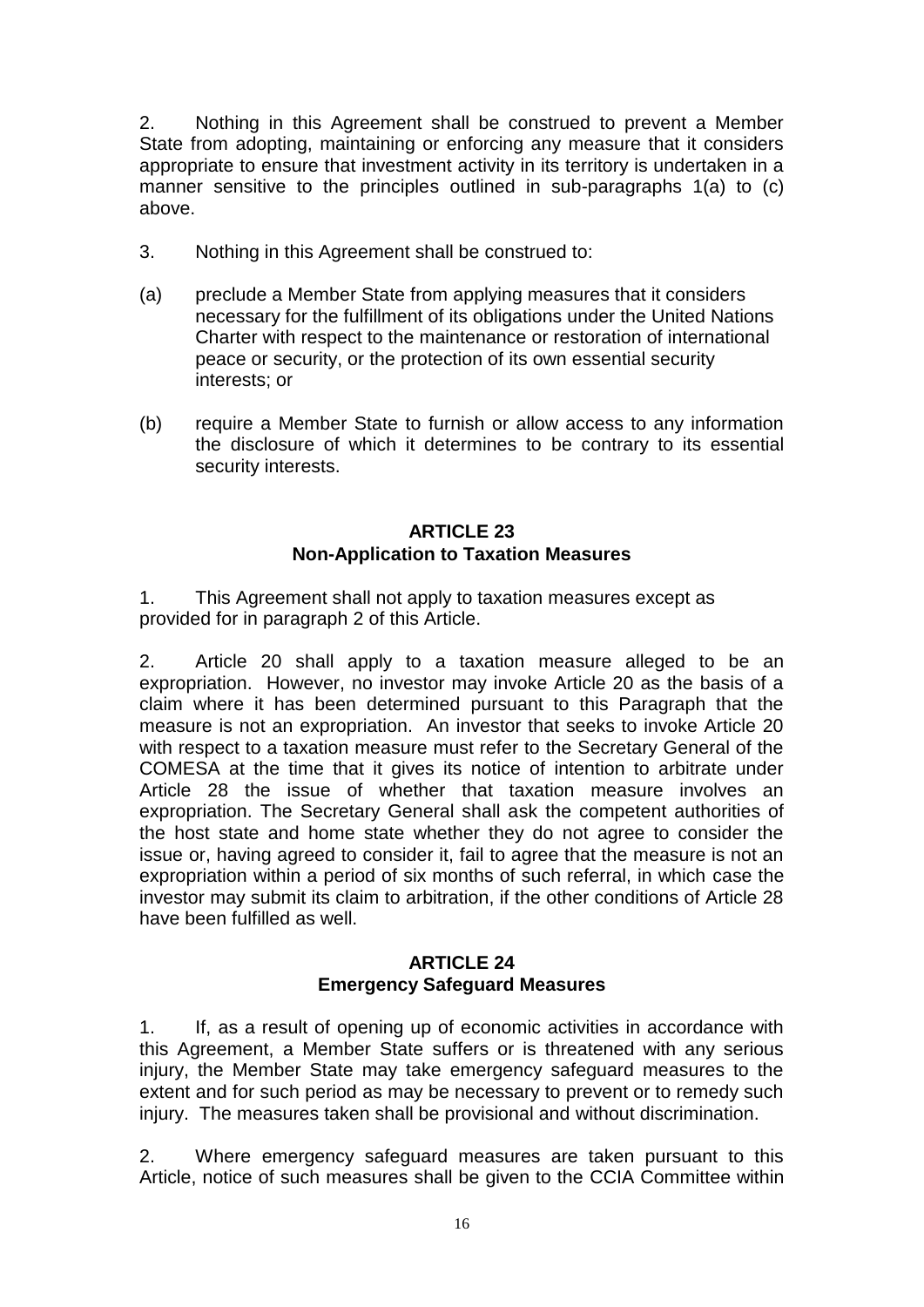14 days from the date they are taken. The notice shall include justification of such action supported by evidence gathered from an investigation.

3. The CCIA Committee shall determine what constitutes serious injury and threat of serious injury and the procedures of instituting emergency safeguard measures pursuant to this Article.

## **ARTICLE 25 Measures to Safeguard Balance of Payments**

1. In the event of serious balance of payment and external financial difficulties or threat thereof, a Member State may adopt or maintain restrictions on investments on which it has undertaken commitments provided for in Articles 15, 17, 19 and 20, including on payments or transfers for transactions related to such commitments.

2. Where measures to safeguard balance of payments are taken pursuant to this Article, notice of such measures shall be given to the CCIA Committee within 14 days from the date such measures are taken.

- 3. The measures referred to in paragraph 1:
- (a) shall not discriminate among Member States;
- (b) shall be consistent with Article VIII of the Agreement of the International Monetary Fund;
- (c) shall avoid unnecessary damage to the commercial, economic and financial interests of any other Member State;
- (d) shall not exceed those necessary to deal with the circumstances described in paragraph 1; and
- (e) shall be temporary and be phased out progressively as the situation specified in paragraph 1 improves.

4. A Member State adopting the balance of payment measures shall commence consultations with Member States through the CCIA Committee within 90 days from the date of notification in order to review the balance of payment measures adopted by it.

5. The CCIA Committee shall determine the rules applicable to the procedures under this Article.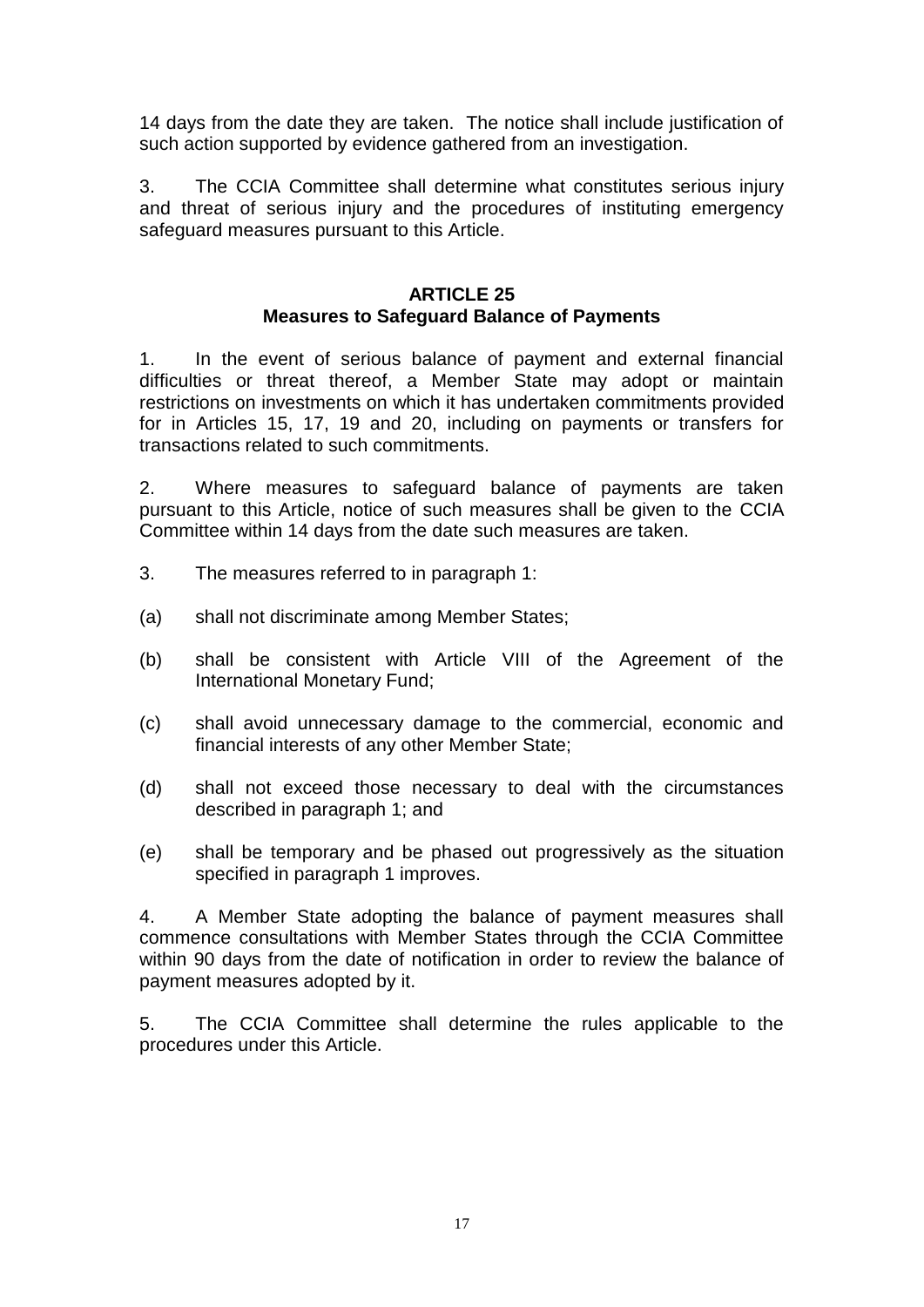### **PART THREE**

### **DISPUTE SETTLEMENT**

## **ARTICLE 26 Negotiation and Mediation**

1. In the event that a dispute arises from the interpretation and application of this Agreement between Member States, or between a Member State and a COMESA investor, the party wishing to raise the dispute shall issue a notice of intention to initiate a claim under the dispute resolution process provided for under Articles 27 or 28 under this Agreement to the other potential disputing party ("notice of intention").

2. For the purposes of this Agreement, there shall be the minimum of a six-month cooling-off period between the date of a notice of intention under this Agreement ("the cooling off period"), and the date a party may formally initiate a dispute under Articles 27 or 28.

3. The parties shall seek to resolve potential disputes through amicable means, both prior to and during the cooling-off period.

4. Where no alternative means of dispute settlement are agreed upon, a party shall seek the assistance of a mediator to resolve disputes during the cooling-off period required under this Agreement between the notice of intention and the initiation of dispute settlement proceedings under Articles 27 or 28. The potential disputants shall use a mediator from the list established by the COMESA Secretariat for this purpose, or another one of their joint choosing. Recourse to mediation does not alter the minimum cooling-off period.

5. If no mediator is chosen by the disputing parties prior to three months before the expiration of the cooling-off period, the President of the COMESA Court of Justice or his designate shall appoint a mediator from the COMESA Secretariat's list who is not a national of the Member State of the COMESA investor or the Member State(s) party to the dispute. The appointment shall be binding on the disputing parties.

6. If the parties accept a mediation ruling, the ruling shall immediately be implemented thereafter.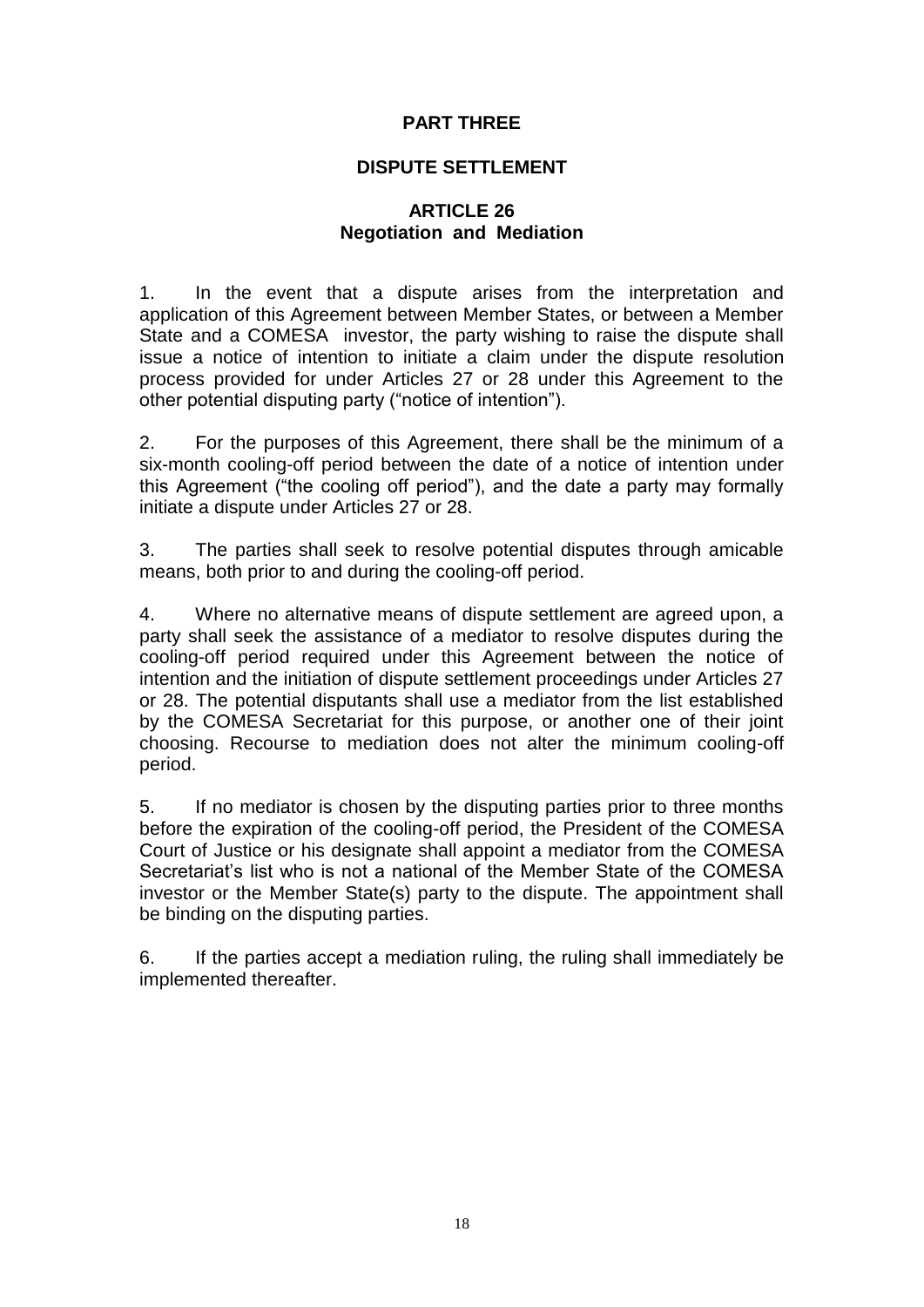#### **ARTICLE 27 Settlement of Disputes between Member States**

1. Any dispute between Member States as to the interpretation or application of this Agreement not satisfactorily settled through negotiation within 6 months, may be referred for decision to either

- (i) an arbitral tribunal constituted under the COMESA Court of Justice in accordance with Article 28(b) of the COMESA Treaty; or
- (ii) an independent arbitral tribunal; or
- (iii) the COMESA Court of Justice sitting as a court;

2. The arbitral tribunal shall be formed in accordance with the provisions on arbitration set out in Annex A.

3. All documents relating to a notice of intention to arbitrate, the settlement of any dispute pursuant to Article 27, the initiation of a panel , or the pleadings, evidence and decisions in them, shall be available to the public.

4. Procedural and substantive oral hearings shall be open to the public.

5. An arbitral tribunal may take such steps as are necessary, by exception, to protect confidential business information in written form or at oral hearings.

6. An arbitral tribunal shall be open to the receipt of amicus curiae submissions in accordance with the process set out in Annex A.

7. The forum that a Member State first uses to bring its claim under this Article shall be determinative and it shall not subsequently have the right to bring a claim before any other fora.

8. The decision of the COMESA Court of Justice sitting as a tribunal or the independent arbitral tribunal shall be final and binding subject to the right of appeal as set out in Annex A.

#### **ARTICLE 28 Investor-State Disputes**

1. In the event that a dispute between a COMESA investor and a Member State has not been resolved pursuant to good faith efforts in accordance with Article 26, a COMESA investor may submit to arbitration under this Agreement a claim that the Member State in whose territory it has made an investment has breached an obligation under Part Two of this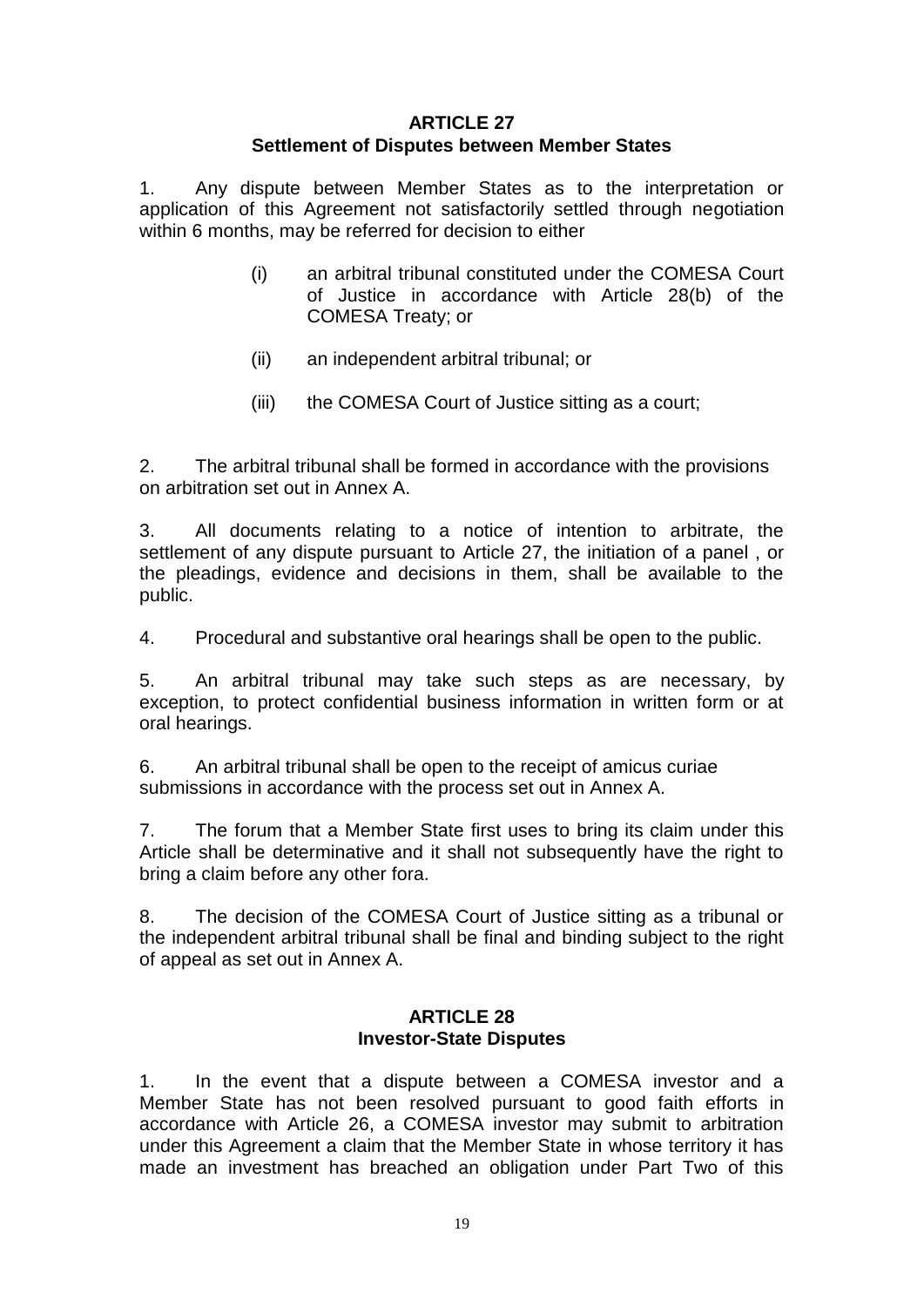Agreement and that the investment has incurred loss or damage by reason of, or arising out of, that breach by submitting that claim to any one of the following fora at a time:

- (a) to the competent court of the Member State in whose territory the investment has been made;
- (b) to the COMESA Court of Justice in accordance with Article 28(b) of the COMESA Treaty; or
- (c) to international arbitration:
	- (i) under the International Centre for the Settlement of Investment Disputes (ICSID) Convention, provided that both the home state of an investor and Member State in whose territory the investment has been made are parties to the ICSID Convention;
	- (ii) under the ICSID Additional Facility Rules, provided that either the non-disputing Party or the respondent is a party to the ICSID Convention;
	- (iii) under the UNCITRAL Arbitration Rules; or
	- (iv) under any other arbitration institution or under any other arbitration rules, if the both parties to the dispute agree.

2. No claim shall be submitted to arbitration if more than three (3) years have elapsed from the date on which the COMESA investor first acquired, or should have first acquired, knowledge of the breach and knowledge that the COMESA investor has incurred loss or damage.

3. If the COMESA investor elects to submit a claim at one of the fora set out in paragraph 1 of this , that election shall be definitive and the investor may not thereafter submit a claim relating to the same subject matter or underlying measure to other fora.

4. Each Member State consents to the submission of a claim to arbitration under this Agreement in accordance with its provisions. Each investor, by virtue of establishing or continuing to operate or own an investment subject to this Agreement, consents to the terms of the submission of a claim to dispute resolution under this Agreement if he exercises the right to bring a claim against a Member State under this Agreement.

5. All documents relating to a notice of intention to arbitrate, the settlement of any dispute pursuant to Article 28, the initiation of an arbitral tribunal , or the pleadings, evidence and decisions in them, shall be available to the public.

6. Procedural and substantive oral hearings shall be open to the public.

7. An arbitral tribunal may take such steps as are necessary, by exception, to protect confidential business information in written form or at oral hearings.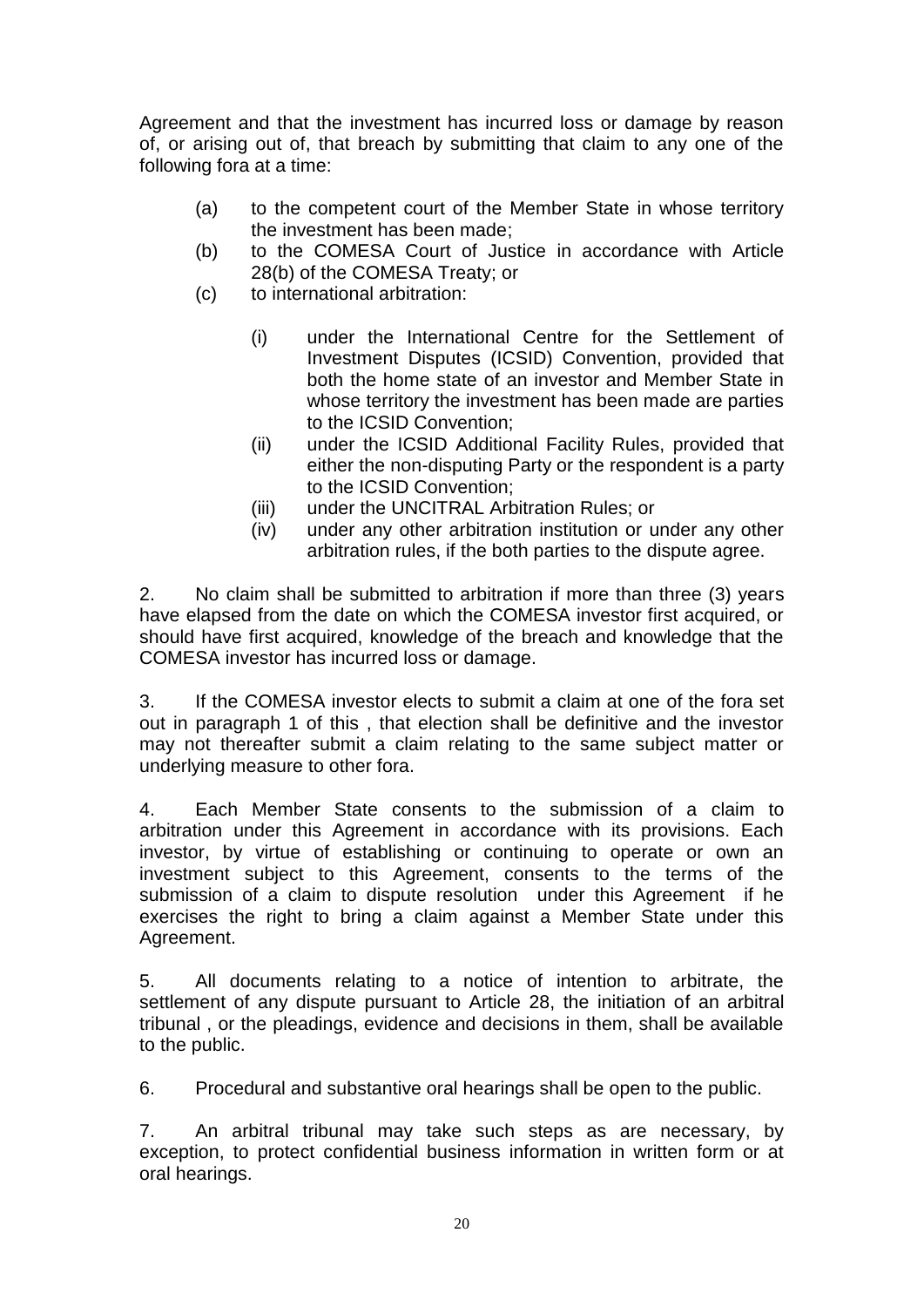8. An arbitral tribunal shall be open to the receipt of amicus curiae submissions in accordance with the process set out in Annex A with necessary adaption for application to investor-state disputes under this Article.

9. A Member State against whom a claim is brought by a COMESA investor under this Article may assert as a defence, counterclaim, right of set off or other similar claim, that the COMESA investor bringing the claim has not fulfilled its obligations under this Agreement, including the obligations to comply with all applicable domestic measures or that it has not taken all reasonable steps to mitigate possible damages.

### **ARTICLE 29 Enforceability of Final Awards**

Member States shall adopt such domestic rules as are required to make final awards enforceable in domestic legal proceedings in their states.

## **ARTICLE 30 Roster of Arbitrators**

The COMESA Secretariat shall maintain a roster of qualified arbitrators from which parties to an arbitration under this Agreement may select arbitrators

# **ARTICLE 31 Governing Law in Disputes**

When a claim is submitted to an arbitral tribunal, it shall be decided in accordance with this Agreement, the COMESA Treaty, national law of the host state, and the general principles of international law.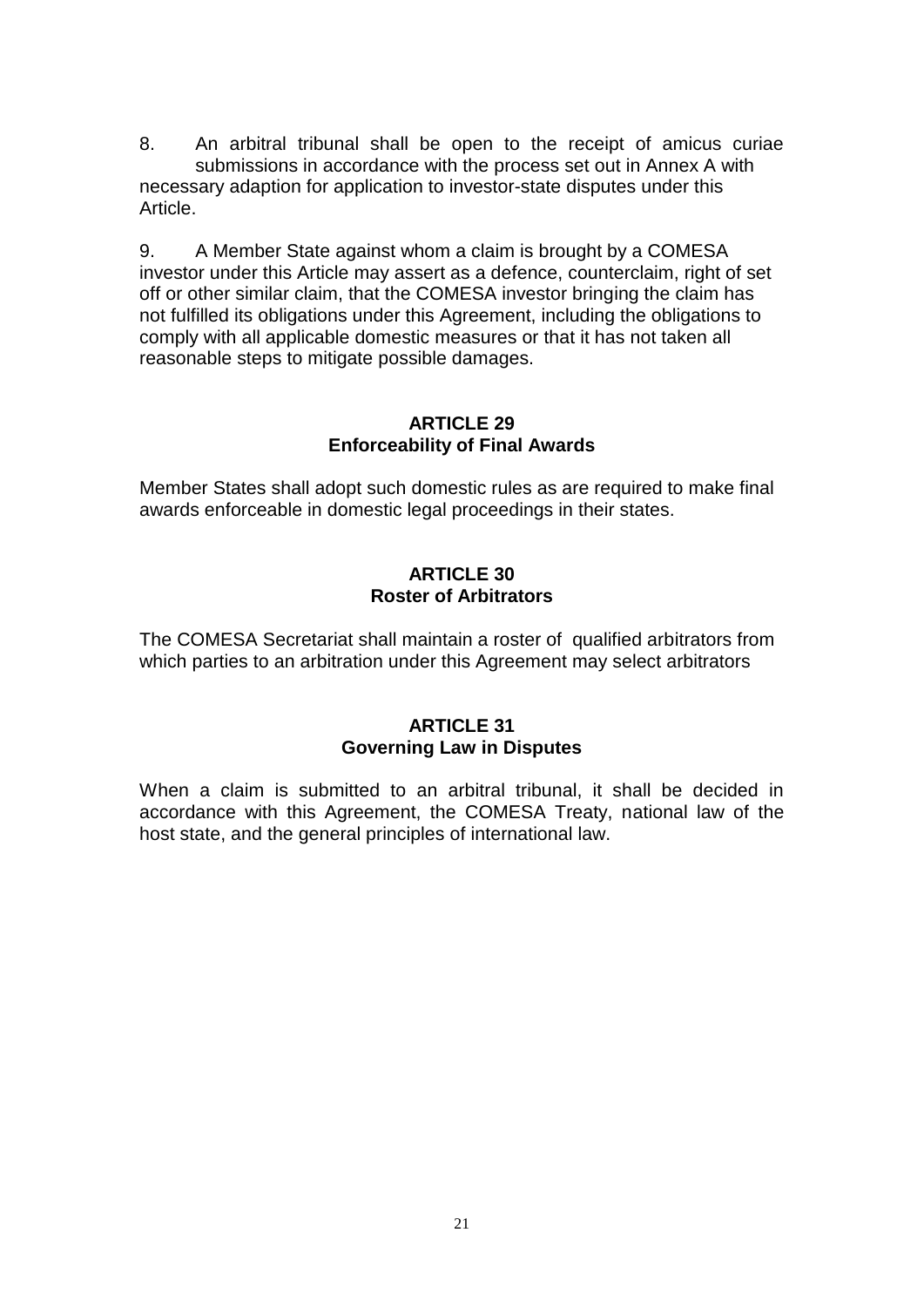## **PART FOUR**

### **FINAL PROVISIONS**

## **ARTICLE 32 Other Agreements**

1. This Agreement or any action taken under it shall not affect the rights and obligations of the Member States under existing agreements to which they are parties.

2. Nothing in this Agreement shall affect the rights of the Member States to enter into other agreements not contrary to the principles, objectives and terms of this Agreement.

3. In the event of inconsistency between this Agreement and such other agreements between Member States mentioned in paragraph 2 of this Article, this Agreement shall prevail to the extent of the inconsistency, except as otherwise provided in this Agreement.

4. This Agreement shall not cover matters relating to investments covered by non-COMESA Agreements.

5. Where Member States have an international investment agreement with a third party, they shall strive to renegotiate that agreement to make it consistent with the present Agreement.

#### **ARTICLE 33 Amendments**

Any amendments to this Agreement shall be adopted by the Council and shall enter into force when ratified by fifty per cent of the Member States that have ratified or acceded to the Agreement.

#### **ARTICLE 34**

#### **Supplementary Agreements or Arrangements**

The Schedules, Action Plans, Annexes, and any other arrangements or agreements arising under this Agreement shall form an integral part of this Agreement.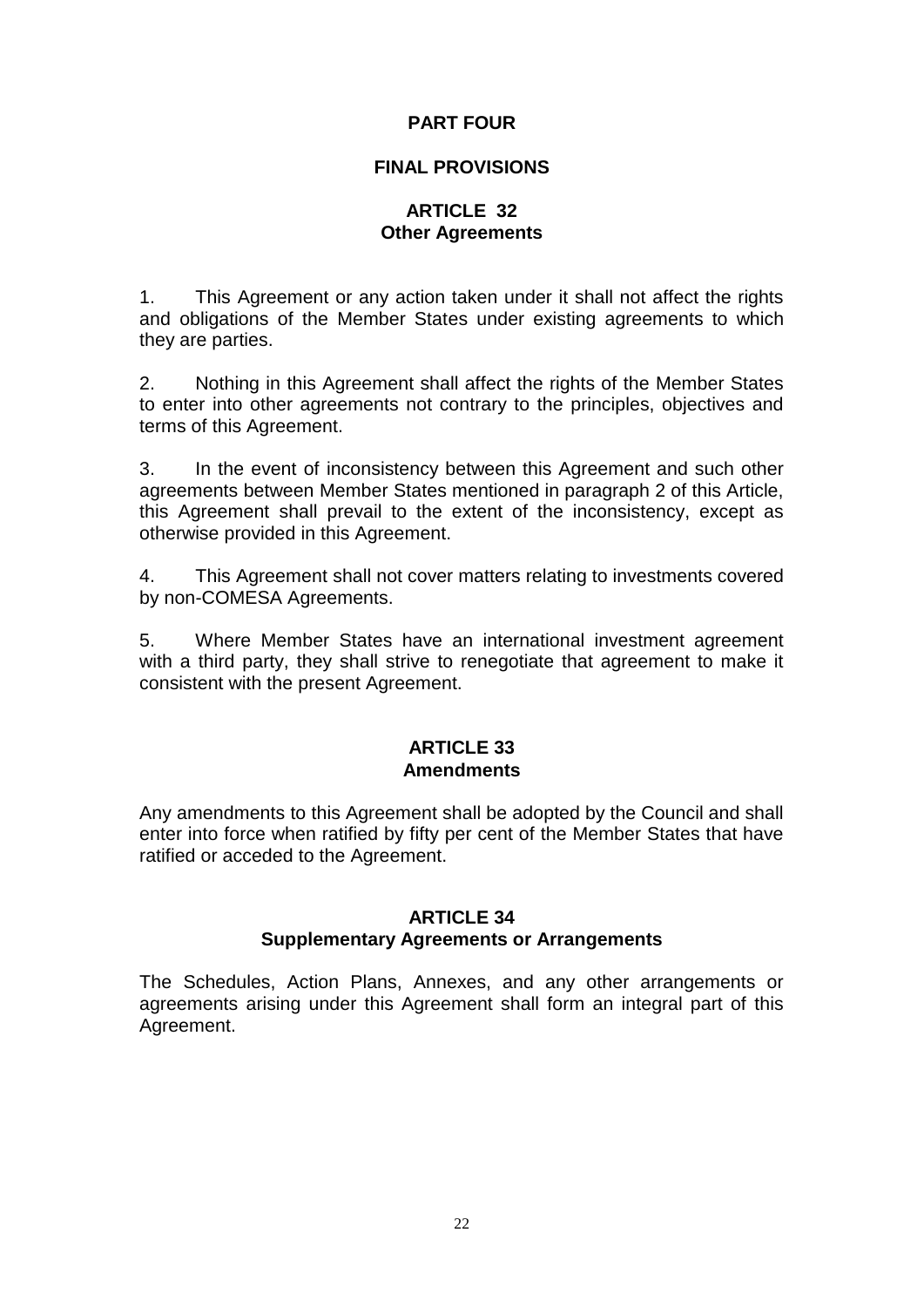#### **ARTICLE 35 Adoption of Protocols**

The Council may on the recommendation of the CCIA Committee adopt additional protocols to this Agreement which shall come into force in accordance with the provisions of Article 37of this Agreement.

#### **ARTICLE 36 Accession of New Members**

New members of COMESA shall accede to this Agreement on terms and conditions agreed between them and signatories to this Agreement.

### **ARTICLE 37 Entry into Force**

1. This Agreement shall enter into force when signed and ratified by at least six Member States.

2. Any Member State that has not ratified the agreement on the date of its entry into force may accede to this Agreement.

3. This Agreement shall enter into force in relation to an acceding Member State on the date its instrument of accession shall be deposited.

#### **ARTICLE 38 Depository**

This Agreement and all Instruments of Ratification or Accession shall be deposited with the Secretary General who shall transmit certified true copies of this Agreement to all the Member States.

#### **ARTICLE 39 Withdrawal and Renewal**

1. This Agreement shall remain in force for a period of ten years and shall continue in force for the same period unless terminated by consensus of Member States.

2. Notwithstanding Article 39, for ten years from the date of termination, the Agreement shall continue to apply to investments of COMESA investors established and acquired prior to the date of termination.

3. A Member State may withdraw from this Agreement by written notification to the Secretary General who shall immediately inform all the Member States. The Agreement shall expire for that Member State one year after the date of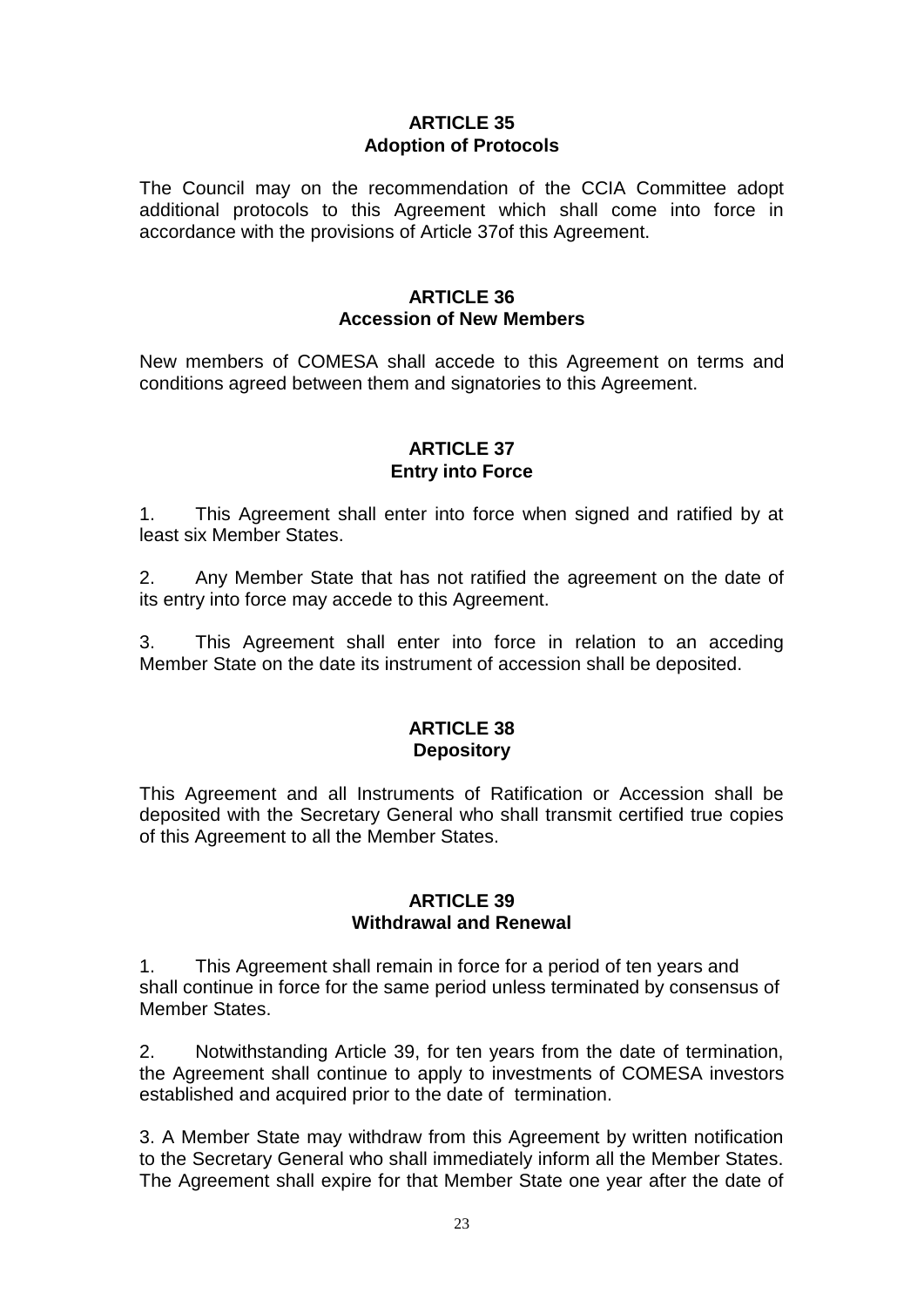such notification, provided that the rights of COMESA investors where an investment is substantially in the process of being established or has been established shall survive for a period of five years from such withdrawal.

**IN WITNESS WHEREOF,** the undersigned being duly authorised by their respective Governments, have signed this InvestmentAgreement for the COMESA Common Investment Area.

**DONE** at ………………………………. this ……………… day of ……………. **2007**, in the English and French languages both texts being authentic.

# **SCHEDULE I**

## **CO-OPERATION AND FACILITATION PROGRAMME**

In respect of the Co-operation Facilitation Programme, Member States shall take:

- (a) Individual initiative to:
	- (i) Increase transparency of Member State's investment rules, regulations, policies and procedures through the publication of Such information on a regular basis and making such information widely available;
	- (ii) Simplify and expedite procedures for applications and approvals of investment projects at all levels; and
	- (iii) Expand the number of bilateral Double Taxation Avoidance Agreements among COMESA member States.
- (b) Collective initiative to:
	- (i) Establish a Database for COMESA Supporting Industries and COMESA Technology Suppliers;
	- (ii) Establish a COMESA database to enhance the flow of COMESA investment data and information on investment opportunities in COMESA:
	- (iii) Promote public-private sector linkages through regular dialogues with the COMESA business community and other international organizations to identify investment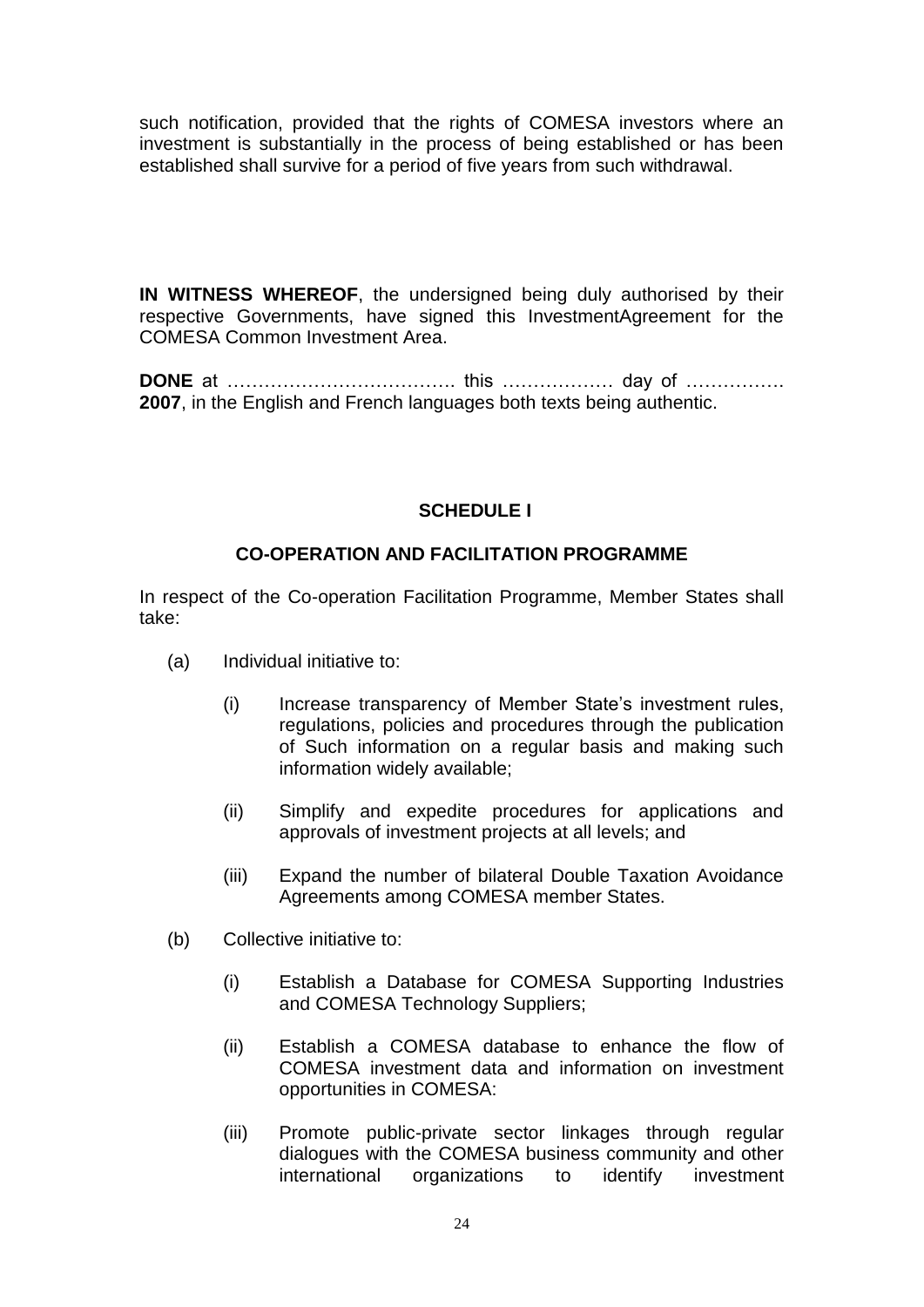impediments within and outside COMESA and propose ways to improve the COMESA investment environment;

- (iv) Identify target areas for technical co-operation, e.g. development of human resources, infrastructure, supporting industries, small and medium-sized enterprises, information technology, industrial technology, R & D and co-ordinate efforts within COMESA and other international organizations involved in technical co-operation;
- (v) Review and where possible improve the Investment Agreement for the COMESA Common Investment Area; and
- (vi) Examine the possibility of a COMESA Double Taxation Agreement.

#### **SCHEDULE II**

#### **PROMOTION AND AWARENESS PROGRAMME**

In respect of the Promotion and Awareness programme, Member States shall;

- 1. Organise joint investment promotion activities e.g. seminars, workshops, inbound familiarization tours for investors from capital exporting countries, joint promotion of specific projects with active business sector participation.
- 2. Conduct regular consultation among investment agencies of COMESA on investment promotion matters;
- 3. Organize investment-related training programmes for officials of investment agencies of COMESA;
- 4. Exchange lists of promoted sectors/industries where member States could encourage investments from other member States and initiate promotional activities; and
- 5. examine possible ways by which the investment agencies of Member States can support the promotion efforts of other member **States**

#### **SCHEDULE III**

#### **LIBERALISATION PROGRAMME**

In respect of the Liberalization Programme, Member States shall: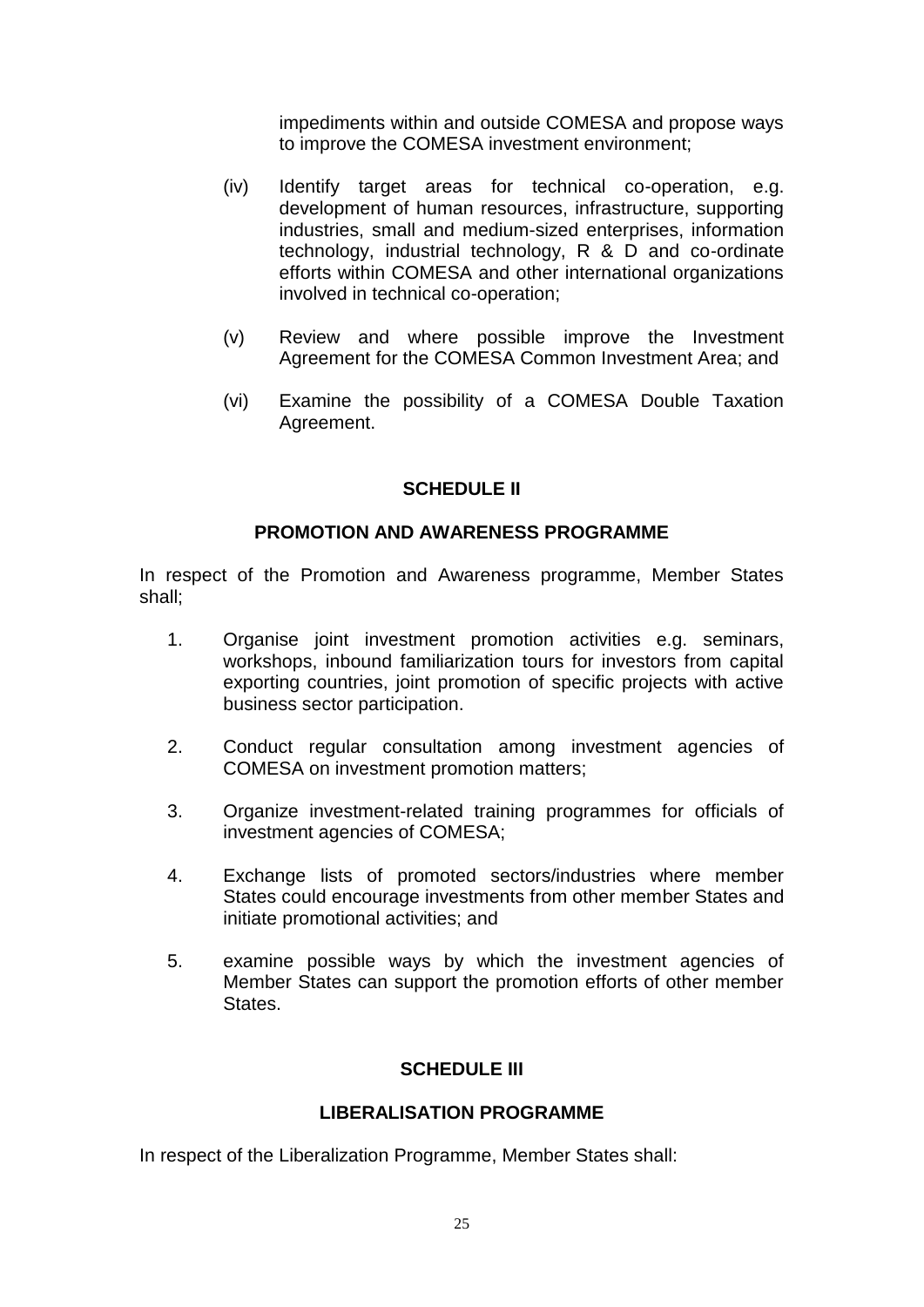- 1. Unilaterally reduce and eliminate restrictive investment measures and review their investment regimes regularly towards further liberalization. In this context, Member States may undertake actions to liberalise, among others:
	- (i) rules, regulations and policies relating to investment;
	- (ii) rules on licensing conditions;
	- (iii) rules relating to access to domestic finance; and
	- (iv) rules to facilitate payment, receipts and repatriation of profits by investors
- 2. Undertake individual action plans to:
	- (i) open up all industries for investment to COMESA investors by 2010 in accordance with the provisions of this Agreement; and
	- (ii) extend national treatment to all COMESA investors by 2010 in accordance with the provisions of this Agreement; and
- 3. Promote freer flow of capital, skilled labour, professionals and technology among COMESA member States.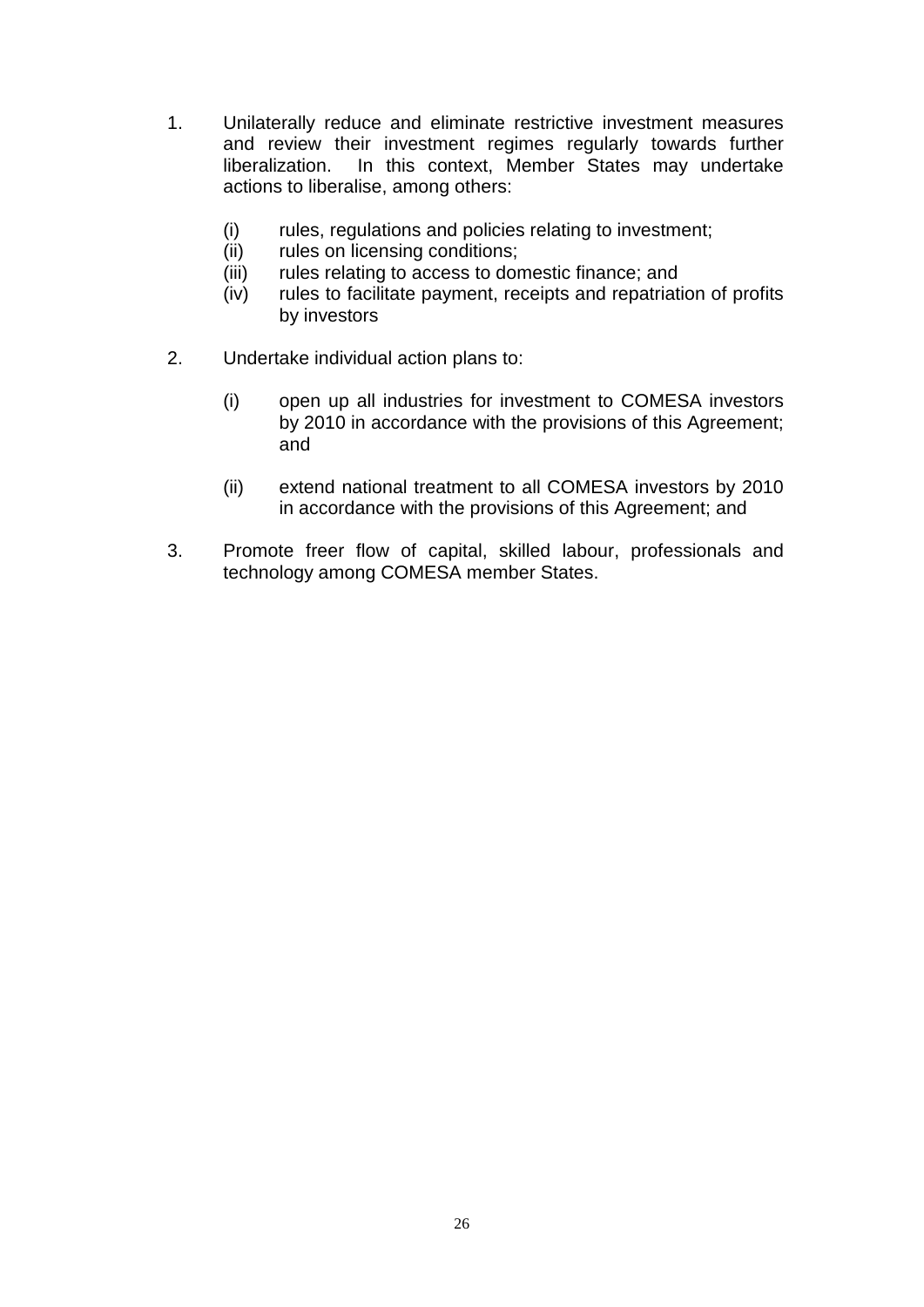# **ANNEX A**

## **STATE-STATE ARBITRATION**

### **Article 1: Consultation and Negotiation**

In the event of a dispute under this Agreement, the claimant and the respondent shall seek to resolve the dispute in accordance with Article 28. The claimant and respondent constitute the disputing parties.

## **Article 2: Submission of a Claim to Arbitration**

(1) In the event that a disputing party considers that a dispute cannot be settled by alternative means, and all other pre-conditions for such a dispute as required by the Agreement have been fulfilled: A Member State may submit to arbitration under this Agreement a claim that the respondent has breached an obligation under this Agreement, and that the claimant or its investor has incurred loss or damage by reason of, or arising out of, that breach;

(2) For greater certainty, a claimant may submit to arbitration a claim referred to in Paragraph (1) that the respondent has breached an obligation through the actions of a designated government monopoly, local or state government or a state enterprise exercising delegated government authority.

(3) At least 180 days before submitting any claim to arbitration, a potential claimant shall deliver to the potential respondent a written notice of its intention to submit the claim to arbitration ("notice of intention"). The notice shall specify:

- (a) the name and address of the claimant and its legal representative;
- (b) for each claim, the provision(s) of this Agreement alleged to have been breached and any other relevant provisions;
- (c) the legal and factual basis for each claim; and
- (d) the relief sought and, where appropriate, the approximate amount of damages claimed.

The CCIA Committee may establish a specific form for this purpose and make it available through the Internet and other means.

(4) Provided that at least six months have elapsed since the events giving rise to the claim, and all other pre-conditions for such a dispute as required by the Agreement have been fulfilled, a claimant may formally submit a Notice of Arbitration to the respondent Stateand to the COMESA Secretariat.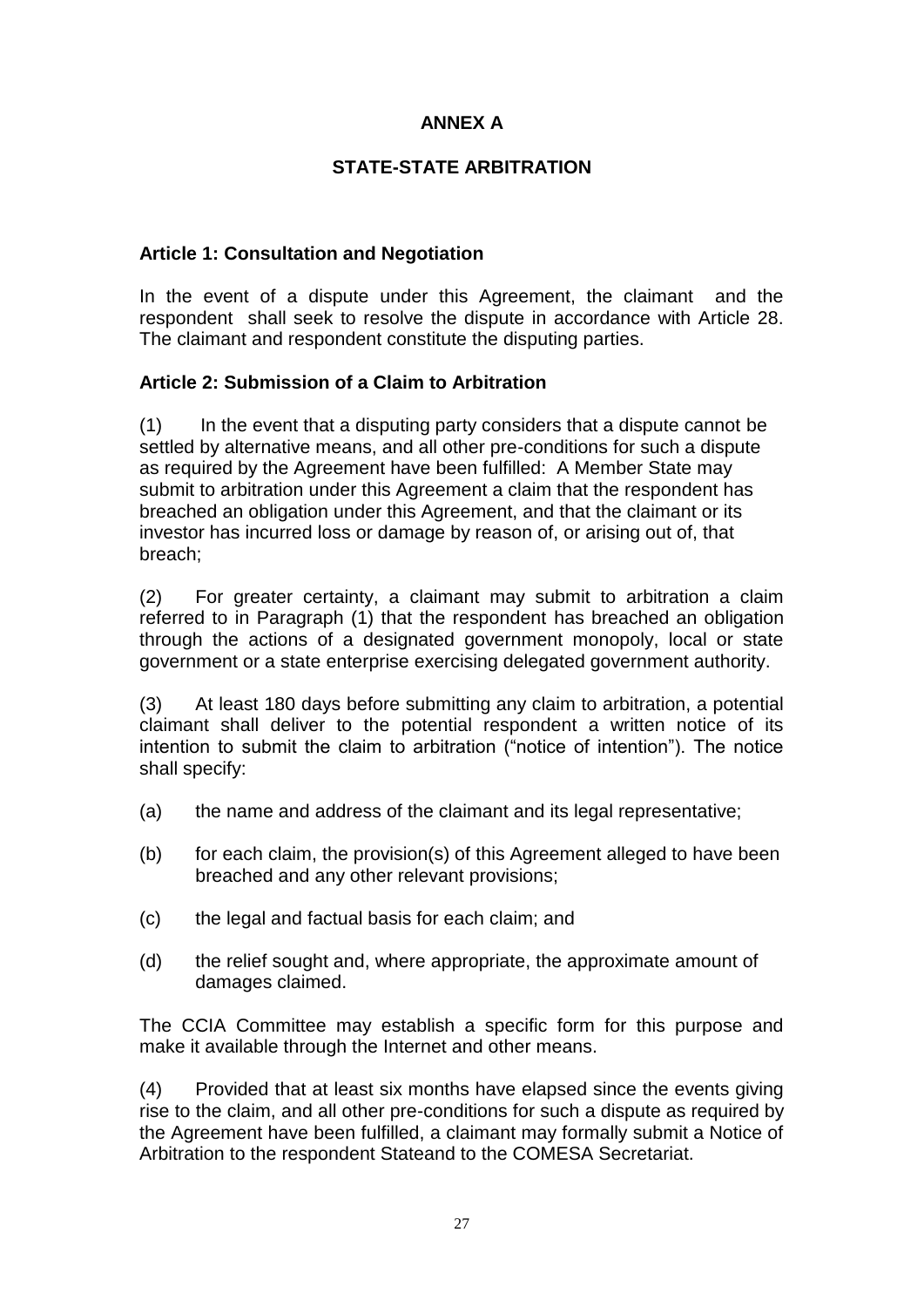(5) A claim shall be deemed submitted to arbitration when the claimant's Notice of Arbitration is submitted to the respondents and to the COMESA Secretariat. The CCIA Committee may establish a specific form for this purpose and make it available through the internet and other means. The Notice of Arbitration shall include, at a minimum, the information required in Paragraph (3).

## **Article 3: Rules of Arbitration**

The CCIA Committee shall establish Rules of Arbitration consistent with the provisions of this Agreement. Until the adoption of such Rules, the Rules of Arbitration of the International Centre for Settlement of Investment Disputes in effect on the date the claim or claims were submitted to arbitration under this Agreement, shall govern the arbitration except to the extent modified by this Agreement, irrespective of whether the host and home states are parties to the ICSID Convention.

# **Article 4: Consent of Each Party to Arbitration**

Each Member State consents to the submission of a claim to arbitration under this Agreement in accordance with its provisions.

# **Article 5: Conditions and Limitations on Consent of Each Party**

No claim may be submitted to arbitration if more than three years have elapsed from the date on which the claimant first acquired, or should have first acquired, knowledge of the breach alleged in the Notice of Arbitration.

# **Article 6: Selection of Arbitrators**

(1) The Secretary General of the COMESA Secretariat shall, within 30 days of the filing of a notice of arbitration, appoint the panel members from the standing roster of panelists. No panel member shall be from the host or home state.

(2) A panel shall be composed of three members, with one designated as President of the panel.

(3) A disputing party may contest the nomination of an arbitrator for good cause, including real or apparent conflict of interest. Any challenges shall be decided by the remaining two designated arbitrators. Such a challenge must be brought as soon as practicable after information leading to the challenge is made known to the challenging party.

# **Article 7: Conduct of the Arbitration**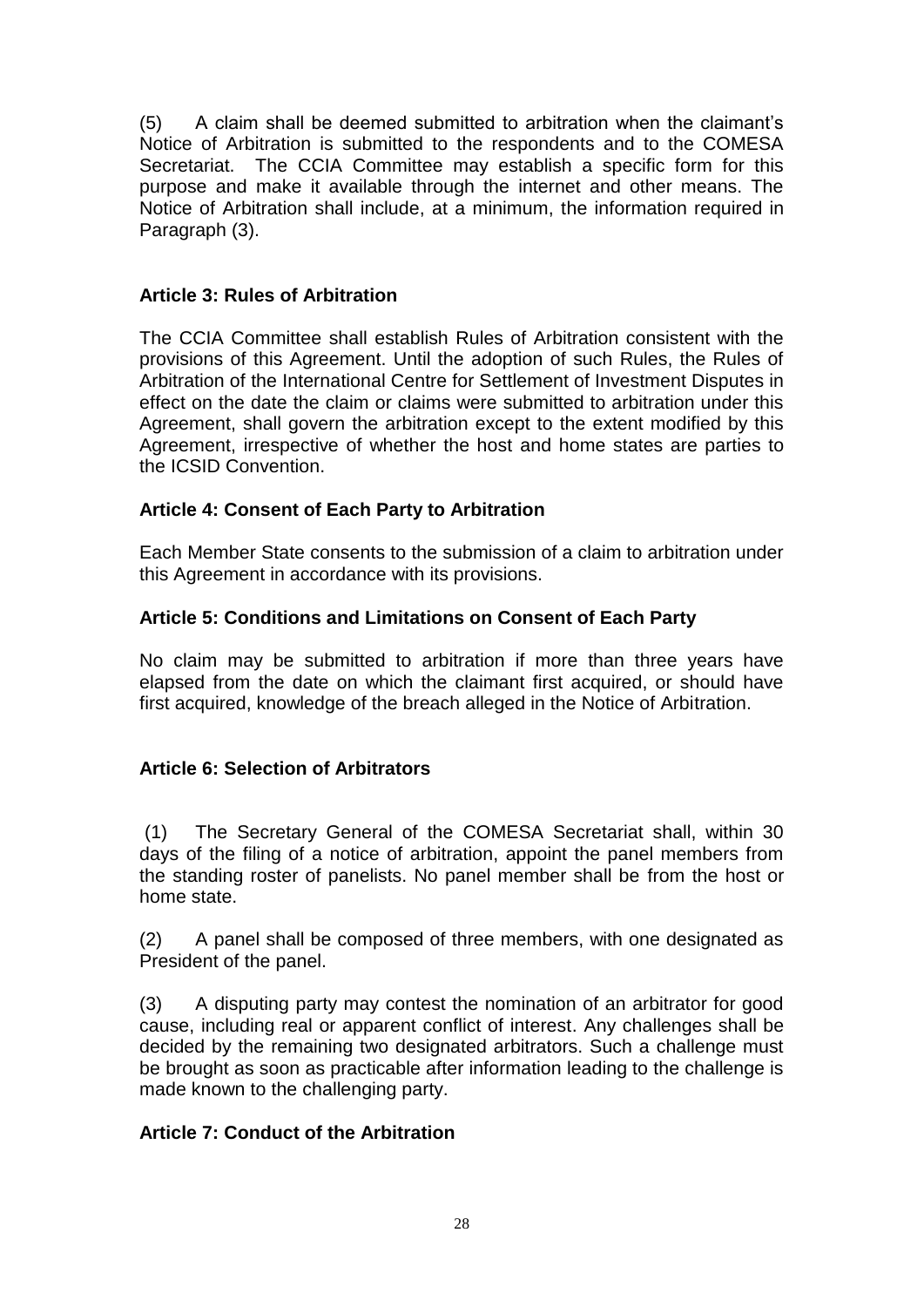(1) Unless otherwise agreed by the disputing parties, the place of arbitration shall be at the COMESA Secretariat.

(2) Any non-disputing Member State may make oral and written submissions to the tribunal regarding the interpretation of this Agreement.

(3) Without prejudice to a tribunal's authority to address other objections as a preliminary question, such as an objection that a dispute is not within a tribunal's competence, a tribunal shall address and decide as a preliminary question any objection by the respondent that, as a matter of law, a claim submitted is not a claim for which an award in favor of the claimant may be made.

(a) Such objection shall be submitted to the tribunal as soon as possible after the tribunal is constituted, and in no event later than the date the tribunal fixes for the respondent to submit its first written argument.

(b) On receipt of an objection under this Paragraph, the tribunal shall suspend any proceedings on the merits, establish a schedule for considering the objection consistent with any schedule it has established for considering any other preliminary question, and issue a decision or award on the objection, stating the grounds thereof.

(c) In deciding an objection under this Paragraph, the tribunal shall assume to be true claimant's factual allegations in support of any claim in the notice of arbitration. The tribunal may also consider any relevant facts not in dispute.

(d) The respondent does not waive any objection as to competence or any argument on the merits merely because the respondent did or did not raise an objection under this Paragraph or make use of the expedited procedure set out in the following Paragraph.

(4) In the event that the respondent so requests within 45 days after the tribunal is constituted, the tribunal shall decide on an expedited basis an objection under Paragraph (3) or any objection that the dispute is not within the tribunal's competence. The tribunal shall suspend any proceedings on the merits and issue a decision or award on the objection(s), stating the grounds thereof, no later than 150 days after the date of the request. However, if a disputing party requests a hearing, the tribunal may take an additional 30 days to issue the decision or award. Regardless of whether a hearing is requested, a tribunal may, on a showing of extraordinary cause, delay issuing its decision or award by an additional brief period of time, which may not exceed 30 days.

(5) When it decides a respondent's objection under Paragraph (3), the tribunal may, if warranted, award to the prevailing disputing party reasonable costs and attorneys' fees incurred in submitting or opposing the objection. In determining whether such an award is warranted, the tribunal shall consider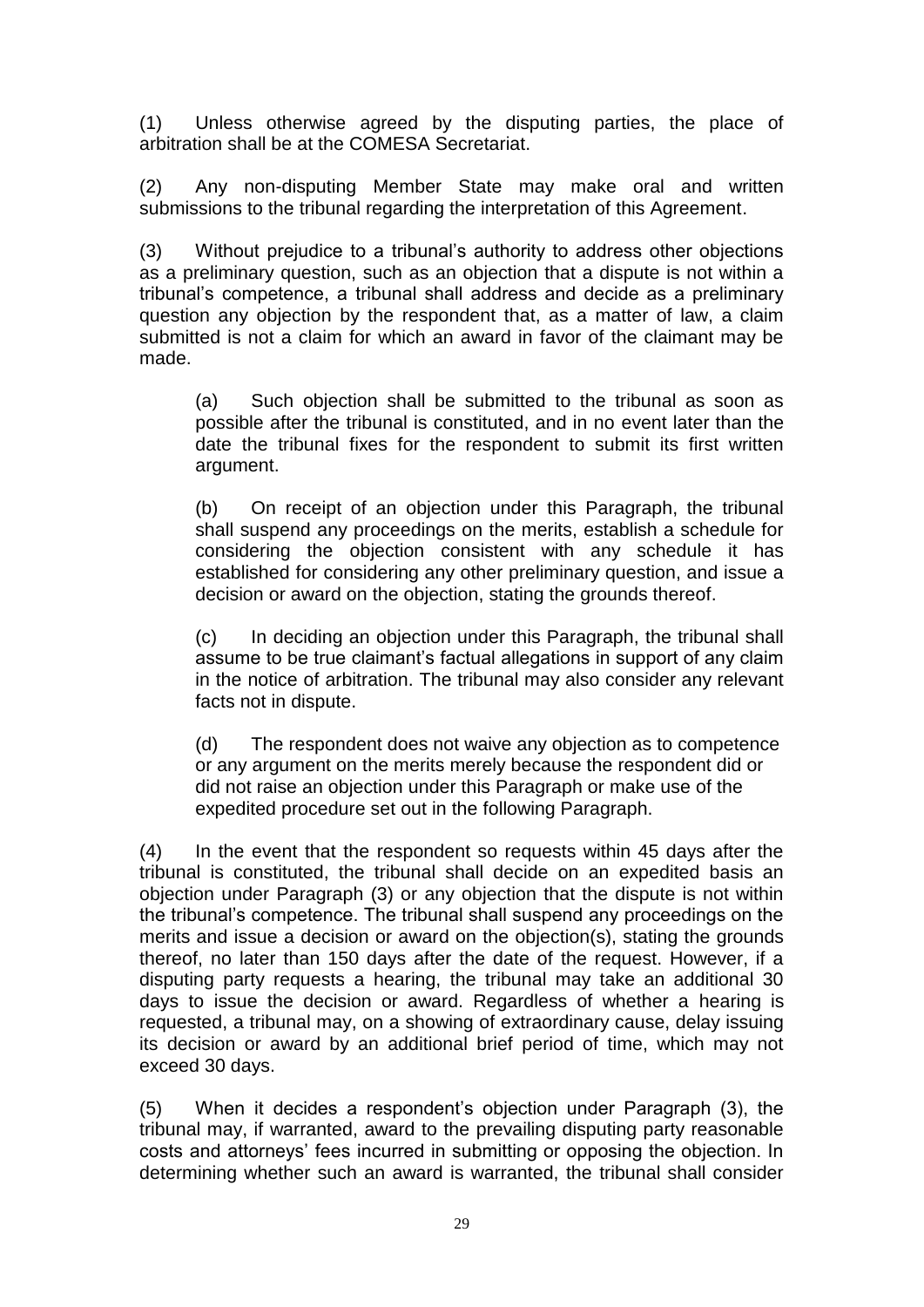inter alia whether either the claimant's claim or the respondent's objection was frivolous, and shall provide the disputing parties a reasonable opportunity to comment.

(6) A respondent may not assert as a defense, counterclaim, right of setoff, or for any other reason that the claimant has received or will receive indemnification or other compensation for all or part of the alleged damages pursuant to an insurance or guarantee contract.

(7) A tribunal may order an interim measure of protection to preserve the rights of a disputing party, or to ensure that the tribunal's jurisdiction is made fully effective, including an order to preserve evidence in the possession or control of a disputing party or to protect the tribunal's jurisdiction. A tribunal may not order attachment or enjoin the application of a measure alleged to constitute a breach of the relevant parts of this Agreement. The protection of the public welfare and public interests shall be considered when any interim measures are requested.

# **Article 8: Amicus Curiae**

(1) The tribunal shall have the authority to accept and consider *amicus curiae* submissions from a person or entity that is not a disputing party (the "submitter").

(2) The submissions shall be provided in English, French or Potugesesor in the principal language of the host state, and shall identify the submitter and any Party, other government, person, or organization, other than the submitter, that has provided, or will provide, any financial or other assistance in preparing the submission.

(3) The CCIA Committee may establish and make available to the public a standard form for applying for sta/tus as amicus curiae. This may include specific criteria which will help guide a tribunal in determining whether to accept a submission in any given instance.

(4) *Amicus curiae* submissions may relate to any matter covered by this Agreement that is relevant to the claim before the tribunal.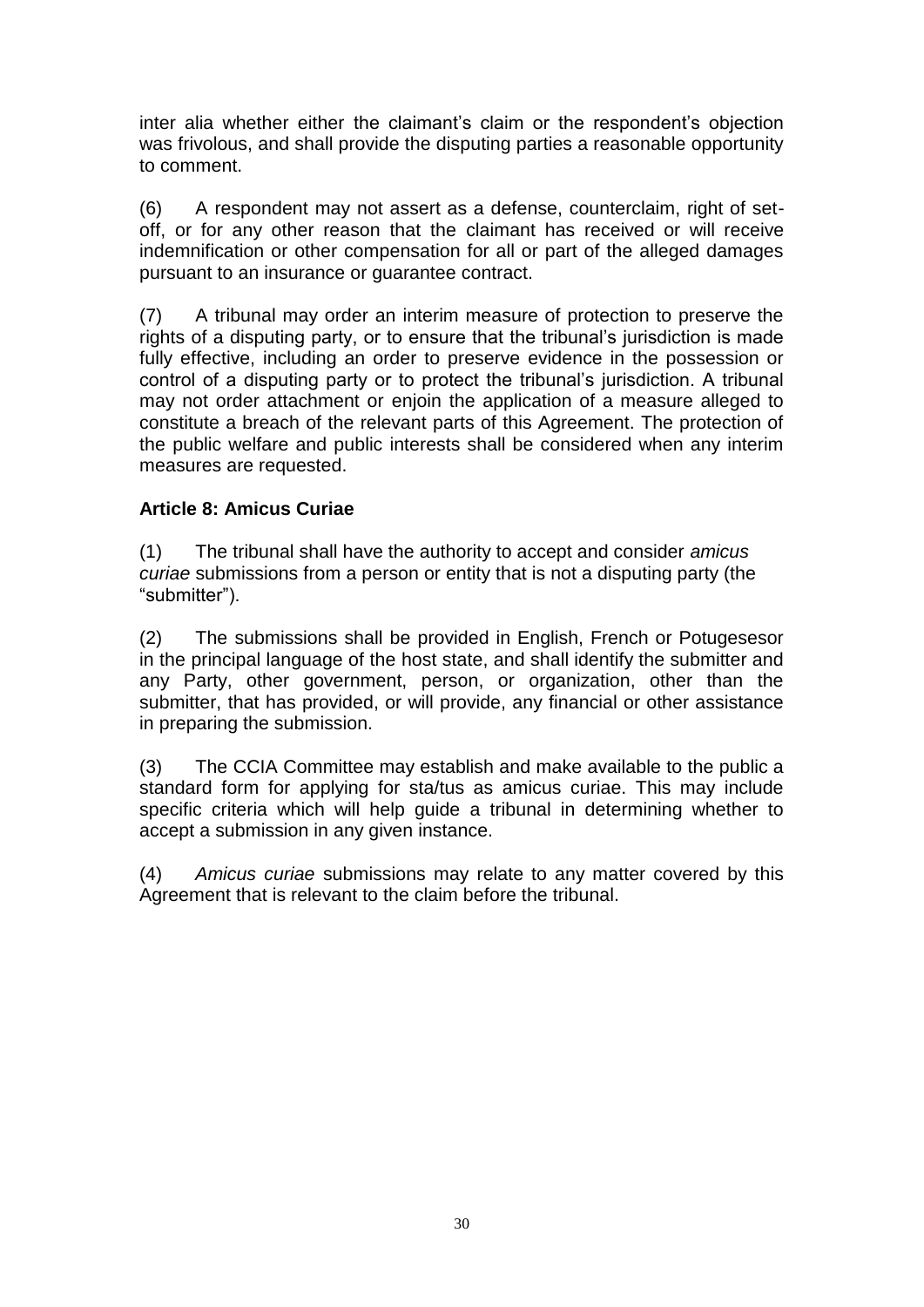# **Article 9: Transparency of Arbitral Proceedings**

(1) Subject to Paragraphs (2) and (4), the claimant and respondent shall, after sending the following documents to the other disputing party, promptly transmit them to the Secretariat which shall make them available to the public including by Internet:

- (a) the notice of intention;
- (b) any settlement agreement resulting from alternative dispute resolution processes;
- (c) the notice of arbitration;
- (d) pleadings, memorials and briefs submitted to the tribunal by a disputing party and any written submissions submitted pursuant to this Annex or the Rules of Arbitration;
- (e) minutes or transcripts of hearings of the tribunal, where available; and
- (f) all orders, awards, and decisions of the tribunal.

(2) The tribunal shall conduct all hearings open to the public and shall determine, in consultation with the disputing parties and the Secretariat the appropriate logistical arrangements. However, any disputing party that intends to use information designated as confidential business information or information that is privileged or otherwise protected from disclosure under a party's law in a hearing shall so advise the tribunal. The tribunal shall make appropriate arrangements to protect the information from disclosure.

(3) Nothing in this section requires a respondent to disclose confidential business information or information that is privileged or otherwise protected from disclosure under a Member State's law or to furnish or allow access to information that it may withhold in accordance with this Agreement.

(4) Confidential business information or information that is privileged or otherwise protected from disclosure under a Member State's law shall, if such information is submitted to the tribunal, be protected from disclosure in accordance with the following procedures:

(a) subject to Sub-paragraph (d), neither the disputing parties nor the tribunal shall disclose to the non-disputing party or to the public any confidential business information or information that is privileged or otherwise protected from disclosure under a Member State's law where the disputing party that provided the information clearly designates it in accordance with Sub-paragraph (b);

(b) any disputing party claiming that certain information constitutes confidential business information or information that is privileged or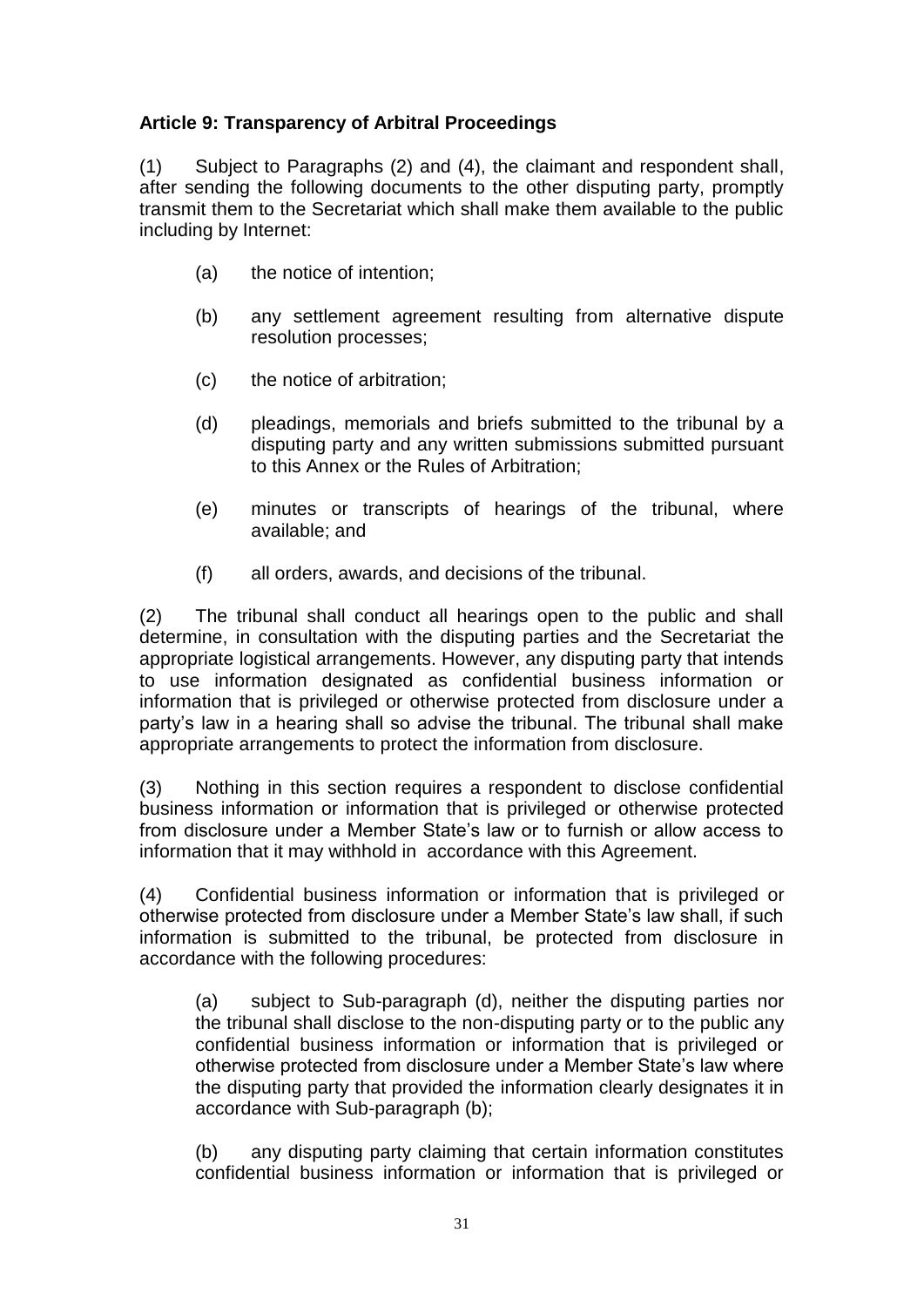otherwise protected from disclosure under a Member State's law shall clearly designate the information at the time it is submitted to the tribunal;

(c) a disputing party shall, at the same time that it submits a document containing information claimed to be confidential business information or information that is privileged or otherwise protected from disclosure under a Member State's law, submit a redacted version of the document that does not contain the information. Only the redacted version shall be provided to the non-disputing party and made public in accordance with Paragraph (1); and

(d) the tribunal shall decide any objection regarding the designation of information claimed to be confidential business information or information that is privileged or otherwise protected from disclosure under a Member State's law. If the tribunal determines that such information was not properly designated, the disputing party that submitted the information may:

- i) withdraw all or part of its submission containing such information; or
- ii) agree to resubmit complete and redacted documents with corrected designations in accordance with the tribunal's determination and Sub-paragraph (c). In either case, the other disputing party shall, whenever necessary, resubmit complete and redacted documents which either remove the information withdrawn under Sub-paragraph (d)(i) by the disputing party that first submitted the information or redesignate the information consistent with the designation under Sub-paragraph (d)(ii) of the disputing party that first submitted the information.

(5) Nothing in this Agreement authorizes a respondent to withhold from the public information required to be disclosed by its laws.

#### **Article 10: Expert Reports**

A tribunal, at the request of a disputing party or on its own initiative, may appoint one or more experts to report to it in writing on any factual issue concerning environmental, health, safety or other matters raised in a proceeding. The tribunal shall consider any terms or conditions relating to such appointments that the disputing parties may suggest.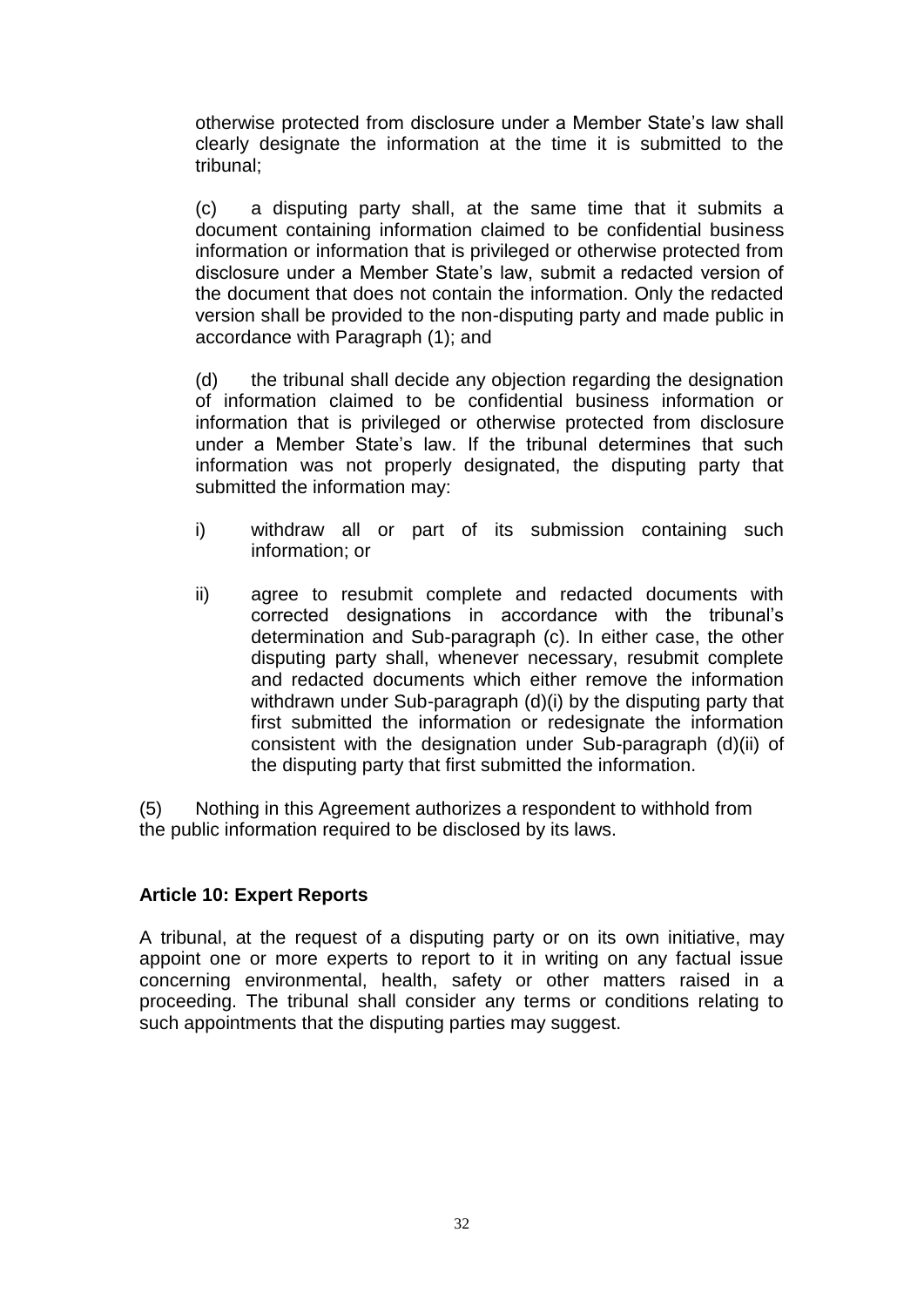# **Article 11: Consolidation**

(1) Where two or more claims have been submitted separately to arbitration under this Agreement and the claims have a question of law or fact in common and arise out of the same events or circumstances, any disputing party may seek a consolidation order.

(2) A disputing party that seeks a consolidation order under this Article shall deliver, in writing, a request to the Secretary General of the COMESA Secretariat and to all the disputing parties sought to be covered by the order and shall specify in the request:

- a) the names and addresses of all the disputing parties sought to be covered by the order;
- b) the nature of the order sought; and
- c) the grounds on which the order is sought.

(3) Unless the Secretary General of the COMESA Secretariat finds within 30 days after receiving a request under Paragraph (2) that the request is manifestly unfounded, a separate tribunal shall be established under this Article by the Secretary General solely to consider the issue of consolidation.

(4) Where a tribunal established under this Article is satisfied that two or more claims that have been submitted to arbitration have a question of law or fact in common, and arise out of the same events or circumstances, the tribunal may, in the interest of fair and efficient resolution of the claims, and after hearing the disputing parties, by order:

- a) assume jurisdiction over, and hear and determine together, all or part of the claims;
- b) assume jurisdiction over, and hear and determine one or more of the claims, the determination of which it believes would assist in the resolution of the others; or
- c) instruct a tribunal previously established to assume jurisdiction over, and hear and determine together, all or part of the claims, provided that that tribunal shall decide whether any prior hearing shall be repeated.

(5) Where a tribunal has been established under this Article, a claimant that has submitted a claim to arbitration and that has not been named in a request made under Paragraph (2) may make a written request to the tribunal that it be included in any order made under Paragraph (4), and shall specify in the request:

a) the name and address of the claimant;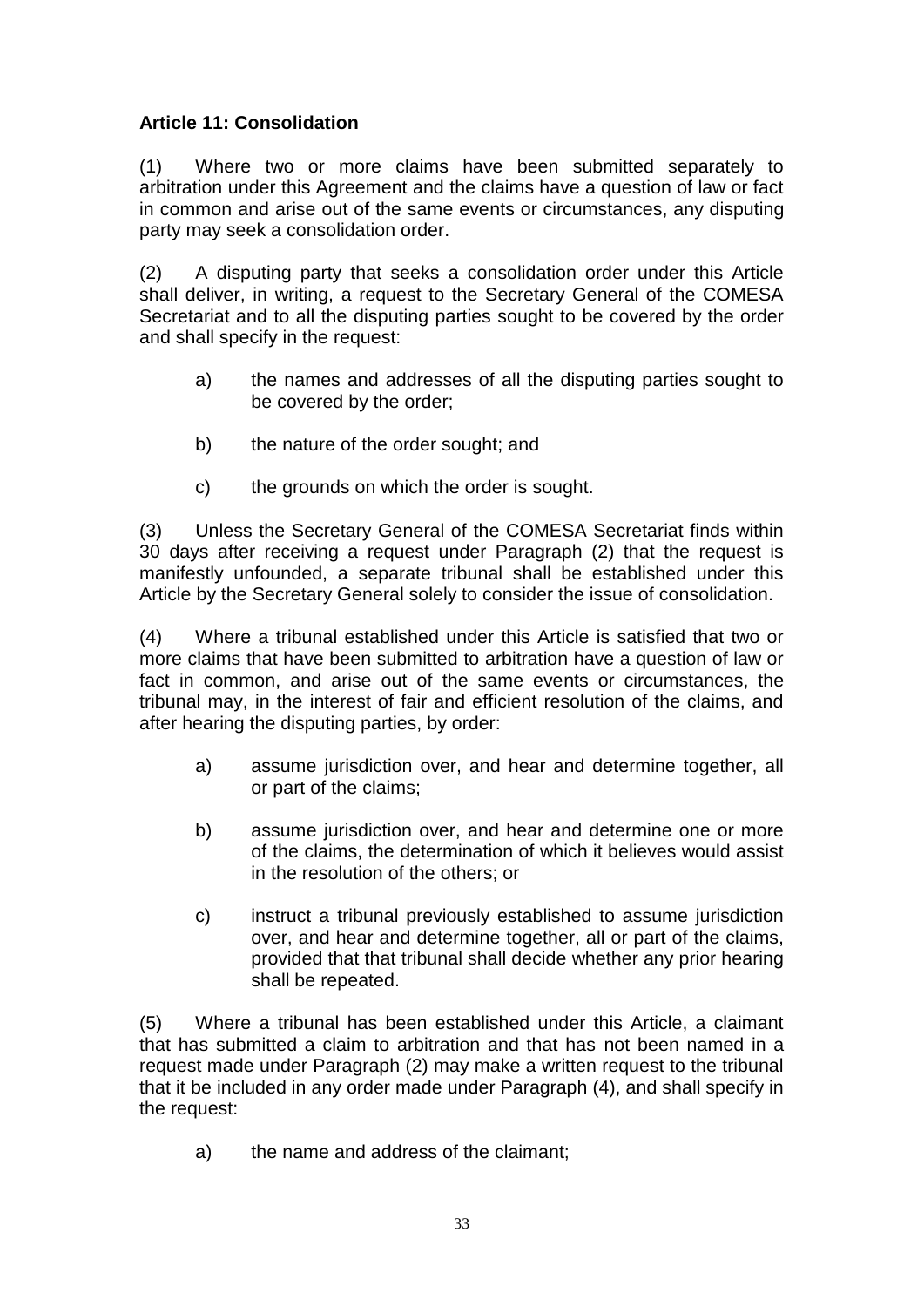- b) the nature of the order sought; and
- c) the grounds on which the order is sought.

(6) On application of a disputing party, a tribunal established under this Article, pending its decision under Paragraph (4), may order that the proceedings of another tribunal be stayed, unless the latter tribunal has already adjourned its proceedings.

#### **Article 12: Awards**

(1) Where a tribunal makes a final award against a respondent, the tribunal may award, separately or in combination, only:

- a) monetary damages and any applicable interest against a Member State; and
- b) restitution of property from a Member State, in which case the award shall provide that the respondent may pay monetary damages and any applicable interest in lieu of restitution.

A tribunal may also award costs and attorneys' fees in accordance with the applicable arbitration rules.

(2) Subject to Paragraph (1), where a claim is submitted to arbitration on behalf of an investment:

a) an award of restitution of property shall provide that restitution be made to the investment; and

b) an award of monetary damages and any applicable interest shall provide that the sum be paid to the investment.

(3) A tribunal may not award punitive damages.

(4) An award made by a panel tribunal shall have no binding force except between the disputing parties and in respect of the particular case.

(5) Subject to Paragraph (6), a disputing party shall comply with an award without delay.

(6) A disputing party may not seek enforcement of a final award until:

a) 90 days have elapsed from the date the award was rendered and no disputing party has commenced a proceeding to appeal the award; or

b) the COMESA Court of Justice has rejected an appeal.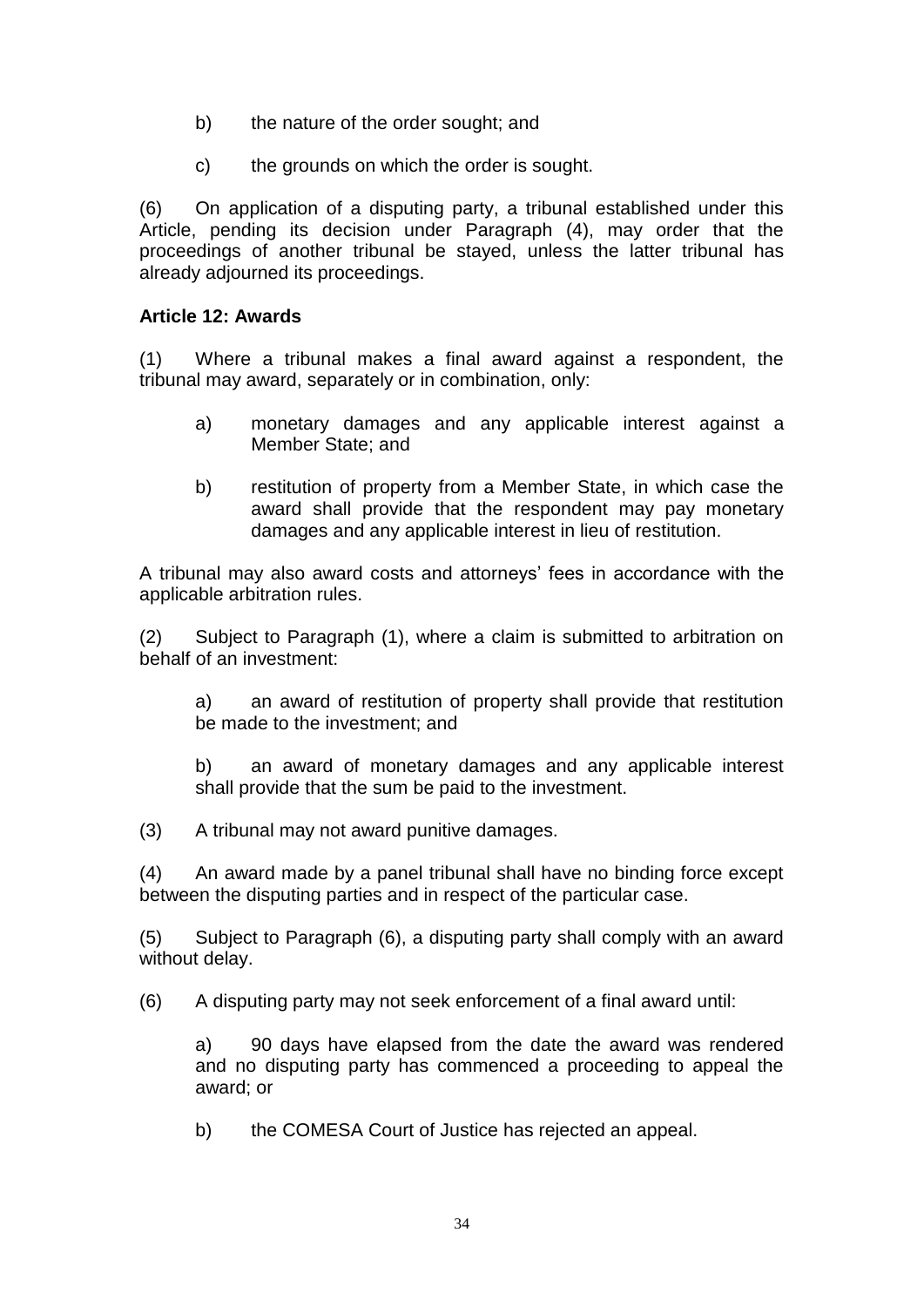(7) Each Party shall provide for the enforcement of an award in its territory and make the appropriate legal proceedings available for this purpose.

## **Article 13: Appellate process**

(1) A Member State may appeal to the COMESA Court of Justice, within 60 days, a panel decision on the basis of procedural irregularity, an error of law or a material and manifest error of fact. Such appeals shall proceed in accordance with Annex A. No other appeal or arbitration review process shall be applicable to arbitrations under this Agreement.

(2) The appellate process shall apply, mutatis mutandis, the rules of procedure for the arbitration tribunals, subject to such moficiations as required by this Agreement.

(3) The appeal must be filed within 60 days of the decision being appealed.

(4) The CCIA Committee shall establish, at it first meeting, the timelines for the appellate process.

(5) The decision on appeal shall be final and binding and not subject to further appeal or judicial review.

(6) A tribunal decision not taken to appeal shall have the same final and binding status.